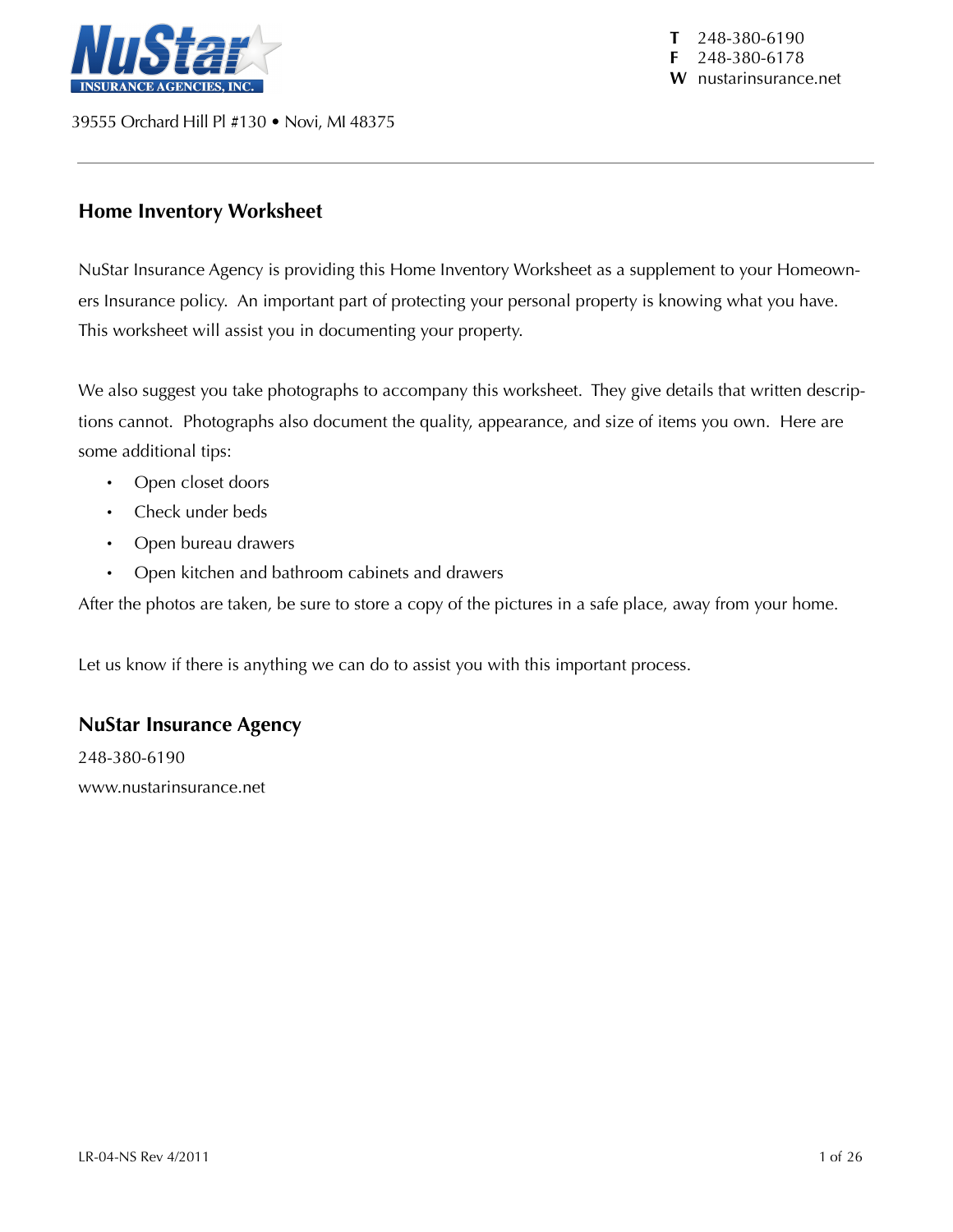# **Living room**

| Item                        | # of<br>items | Article /<br>model # | <b>Description</b> | <b>Date</b><br>purchased | <b>Price</b> | <b>Purchased</b><br>from |
|-----------------------------|---------------|----------------------|--------------------|--------------------------|--------------|--------------------------|
| Sofa                        |               |                      |                    |                          |              |                          |
| Chair                       |               |                      |                    |                          |              |                          |
| Lamps                       |               |                      |                    |                          |              |                          |
| Rugs                        |               |                      |                    |                          |              |                          |
| <b>Tables</b>               |               |                      |                    |                          |              |                          |
| Curtains                    |               |                      |                    |                          |              |                          |
| Draperies                   |               |                      |                    |                          |              |                          |
| Mirrors                     |               |                      |                    |                          |              |                          |
| Clocks                      |               |                      |                    |                          |              |                          |
| Radios                      |               |                      |                    |                          |              |                          |
| Piano / Organ               |               |                      |                    |                          |              |                          |
| Stereo                      |               |                      |                    |                          |              |                          |
| Pictures / wall<br>hangings |               |                      |                    |                          |              |                          |
| Desk                        |               |                      |                    |                          |              |                          |
| Fireplace                   |               |                      |                    |                          |              |                          |
| Equipment                   |               |                      |                    |                          |              |                          |
| Bookcase                    |               |                      |                    |                          |              |                          |
| Television                  |               |                      |                    |                          |              |                          |
| Video games                 |               |                      |                    |                          |              |                          |
| Tapes                       |               |                      |                    |                          |              |                          |
| CDs                         |               |                      |                    |                          |              |                          |
| DVD player                  |               |                      |                    |                          |              |                          |
| <b>DVDs</b>                 |               |                      |                    |                          |              |                          |
| Air conditioner             |               |                      |                    |                          |              |                          |
| Cabinet contents            |               |                      |                    |                          |              |                          |
| Books                       |               |                      |                    |                          |              |                          |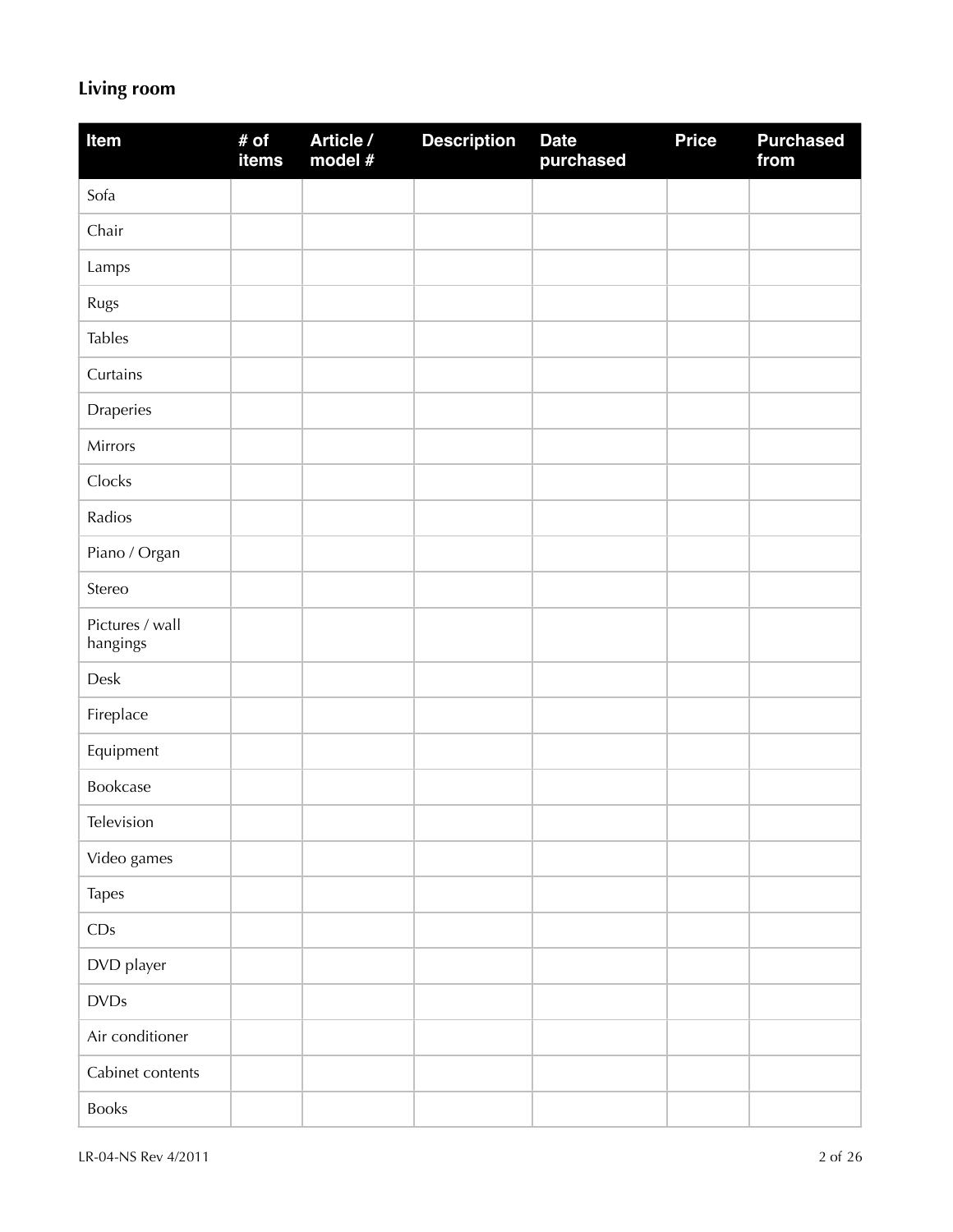| Item      | # of<br>items | Article /<br>model # | <b>Description</b> | Date<br>purchased | <b>Price</b> | <b>Purchased</b><br>from |
|-----------|---------------|----------------------|--------------------|-------------------|--------------|--------------------------|
| Camcorder |               |                      |                    |                   |              |                          |
| Plants    |               |                      |                    |                   |              |                          |
| Other     |               |                      |                    |                   |              |                          |
|           |               |                      |                    |                   |              |                          |
|           |               |                      |                    |                   |              |                          |
|           |               |                      |                    |                   |              |                          |
|           |               |                      |                    |                   |              |                          |
|           |               |                      |                    |                   |              |                          |
|           |               |                      |                    |                   |              |                          |
|           |               |                      |                    |                   |              |                          |
|           |               |                      |                    |                   |              |                          |
|           |               |                      |                    |                   |              |                          |
|           |               |                      |                    |                   |              |                          |
|           |               |                      |                    |                   |              |                          |
|           |               |                      |                    |                   |              |                          |
|           |               |                      |                    |                   |              |                          |
|           |               |                      |                    |                   |              |                          |
|           |               |                      |                    |                   |              |                          |
|           |               |                      |                    |                   |              |                          |
|           |               |                      |                    |                   |              |                          |
|           |               |                      |                    |                   |              |                          |
|           |               |                      |                    |                   |              |                          |
|           |               |                      |                    |                   |              |                          |
|           |               |                      |                    |                   |              |                          |
|           |               |                      |                    |                   |              |                          |
|           |               |                      |                    |                   |              |                          |
|           |               |                      |                    |                   |              |                          |
|           |               |                      |                    |                   |              |                          |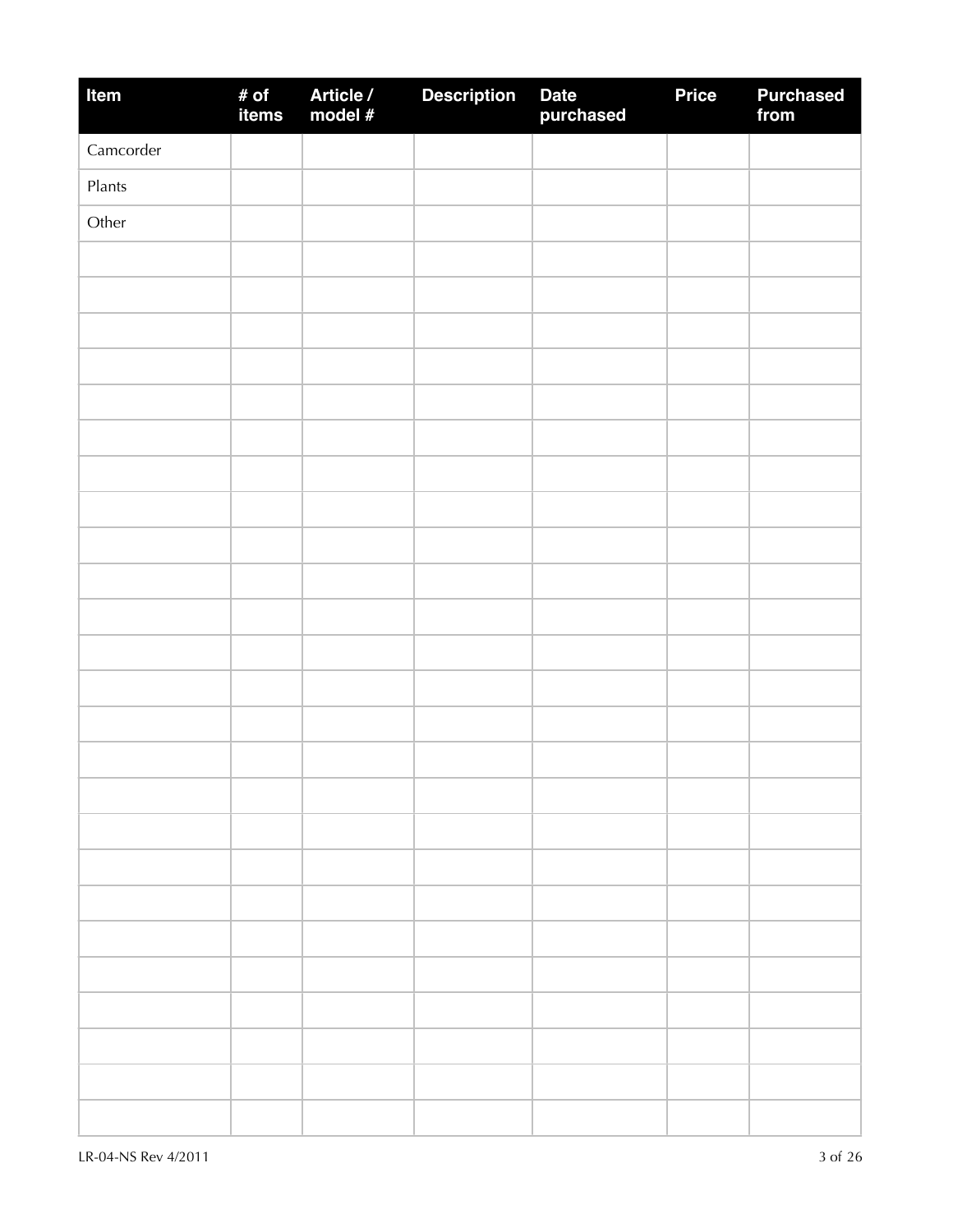# **Dining Room**

| <b>Item</b>                 | # of items           | Article /<br>model # | <b>Description</b> | <b>Date</b><br>purchased | Price | <b>Purchased</b><br>from |
|-----------------------------|----------------------|----------------------|--------------------|--------------------------|-------|--------------------------|
| <b>Buffet</b>               |                      |                      |                    |                          |       |                          |
| Chair                       |                      |                      |                    |                          |       |                          |
| Lamp                        |                      |                      |                    |                          |       |                          |
| Rug                         |                      |                      |                    |                          |       |                          |
| Table                       |                      |                      |                    |                          |       |                          |
| Curtains                    |                      |                      |                    |                          |       |                          |
| Draperies                   |                      |                      |                    |                          |       |                          |
| Mirror                      |                      |                      |                    |                          |       |                          |
| Clock                       |                      |                      |                    |                          |       |                          |
| China                       | see additional pages |                      |                    |                          |       |                          |
| Crystal                     | see additional pages |                      |                    |                          |       |                          |
| Linens                      |                      |                      |                    |                          |       |                          |
| Silver                      | see additional pages |                      |                    |                          |       |                          |
| Flatware                    | see additional pages |                      |                    |                          |       |                          |
| Pictures / wall<br>hangings |                      |                      |                    |                          |       |                          |
|                             |                      |                      |                    |                          |       |                          |
|                             |                      |                      |                    |                          |       |                          |
| China cabinet               |                      |                      |                    |                          |       |                          |
| Cabinet contents            |                      |                      |                    |                          |       |                          |
|                             |                      |                      |                    |                          |       |                          |
|                             |                      |                      |                    |                          |       |                          |
|                             |                      |                      |                    |                          |       |                          |
| Other                       |                      |                      |                    |                          |       |                          |
|                             |                      |                      |                    |                          |       |                          |
|                             |                      |                      |                    |                          |       |                          |
|                             |                      |                      |                    |                          |       |                          |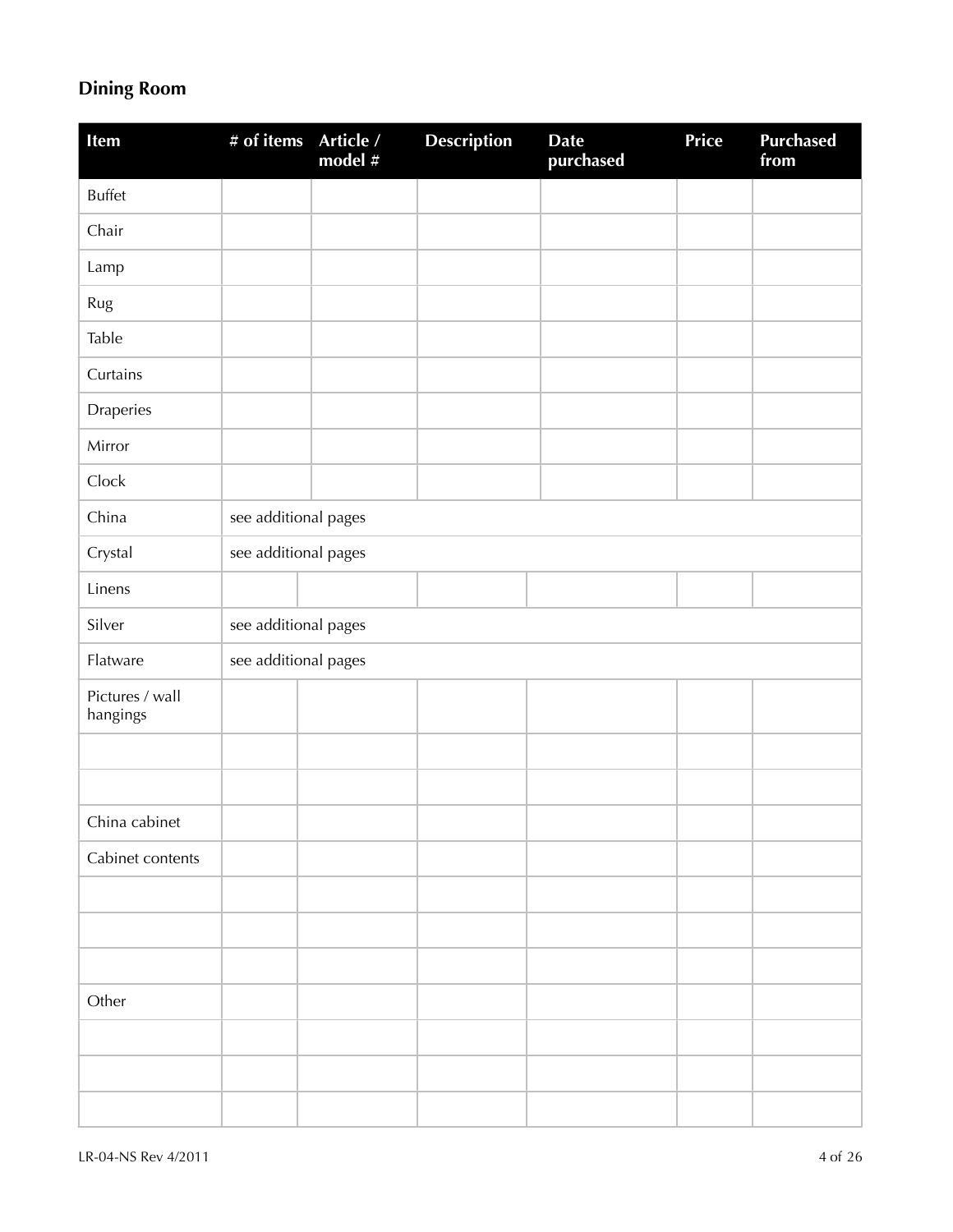# **China / Crystal / Silver / Flatware**

| Item | # of<br>items | Article /<br>model # | Description | Date<br>purchased | Price | <b>Purchased</b><br>from |
|------|---------------|----------------------|-------------|-------------------|-------|--------------------------|
|      |               |                      |             |                   |       |                          |
|      |               |                      |             |                   |       |                          |
|      |               |                      |             |                   |       |                          |
|      |               |                      |             |                   |       |                          |
|      |               |                      |             |                   |       |                          |
|      |               |                      |             |                   |       |                          |
|      |               |                      |             |                   |       |                          |
|      |               |                      |             |                   |       |                          |
|      |               |                      |             |                   |       |                          |
|      |               |                      |             |                   |       |                          |
|      |               |                      |             |                   |       |                          |
|      |               |                      |             |                   |       |                          |
|      |               |                      |             |                   |       |                          |
|      |               |                      |             |                   |       |                          |
|      |               |                      |             |                   |       |                          |
|      |               |                      |             |                   |       |                          |
|      |               |                      |             |                   |       |                          |
|      |               |                      |             |                   |       |                          |
|      |               |                      |             |                   |       |                          |
|      |               |                      |             |                   |       |                          |
|      |               |                      |             |                   |       |                          |
|      |               |                      |             |                   |       |                          |
|      |               |                      |             |                   |       |                          |
|      |               |                      |             |                   |       |                          |
|      |               |                      |             |                   |       |                          |
|      |               |                      |             |                   |       |                          |
|      |               |                      |             |                   |       |                          |
|      |               |                      |             |                   |       |                          |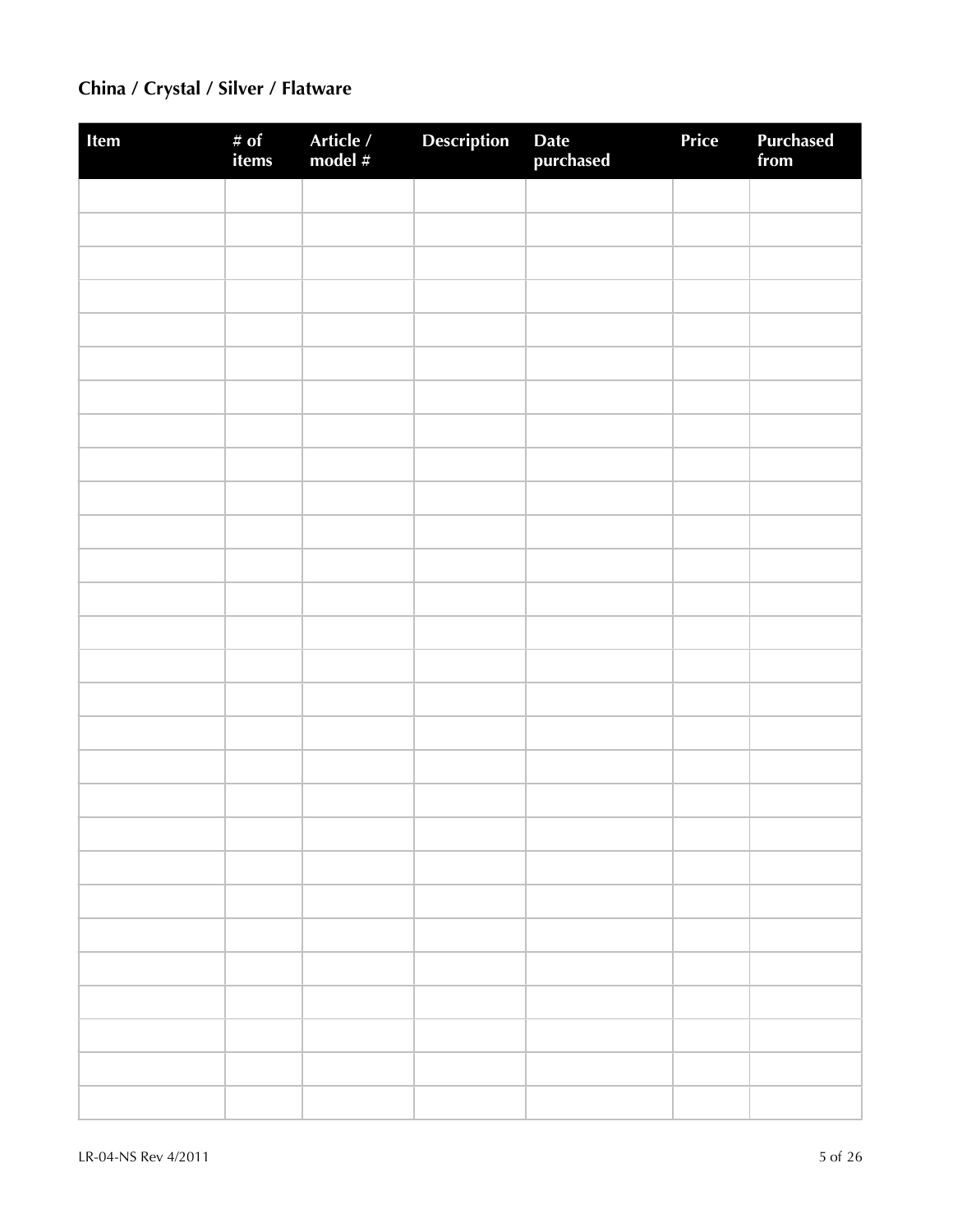### **Bedroom 1**

| Item                        | # of<br>items | Article /<br>model # | <b>Description</b> | <b>Date</b><br>purchased | <b>Price</b> | <b>Purchased</b><br>from |
|-----------------------------|---------------|----------------------|--------------------|--------------------------|--------------|--------------------------|
| Headboard                   |               |                      |                    |                          |              |                          |
| Mattress                    |               |                      |                    |                          |              |                          |
| <b>Box Spring</b>           |               |                      |                    |                          |              |                          |
| Chairs                      |               |                      |                    |                          |              |                          |
| <b>Dressers</b>             |               |                      |                    |                          |              |                          |
| Rugs                        |               |                      |                    |                          |              |                          |
| <b>Tables</b>               |               |                      |                    |                          |              |                          |
| Curtains                    |               |                      |                    |                          |              |                          |
| <b>Drapes</b>               |               |                      |                    |                          |              |                          |
| Mirrors                     |               |                      |                    |                          |              |                          |
| Clocks                      |               |                      |                    |                          |              |                          |
| Radios                      |               |                      |                    |                          |              |                          |
| Linens                      |               |                      |                    |                          |              |                          |
| Desk                        |               |                      |                    |                          |              |                          |
| Nightstands                 |               |                      |                    |                          |              |                          |
| Lamps                       |               |                      |                    |                          |              |                          |
| Pictures/wall hang-<br>ings |               |                      |                    |                          |              |                          |
|                             |               |                      |                    |                          |              |                          |
|                             |               |                      |                    |                          |              |                          |
| Television                  |               |                      |                    |                          |              |                          |
| ${\sf VCR}$                 |               |                      |                    |                          |              |                          |
| DVD Player                  |               |                      |                    |                          |              |                          |
| Bric-a-brac                 |               |                      |                    |                          |              |                          |
|                             |               |                      |                    |                          |              |                          |
|                             |               |                      |                    |                          |              |                          |
|                             |               |                      |                    |                          |              |                          |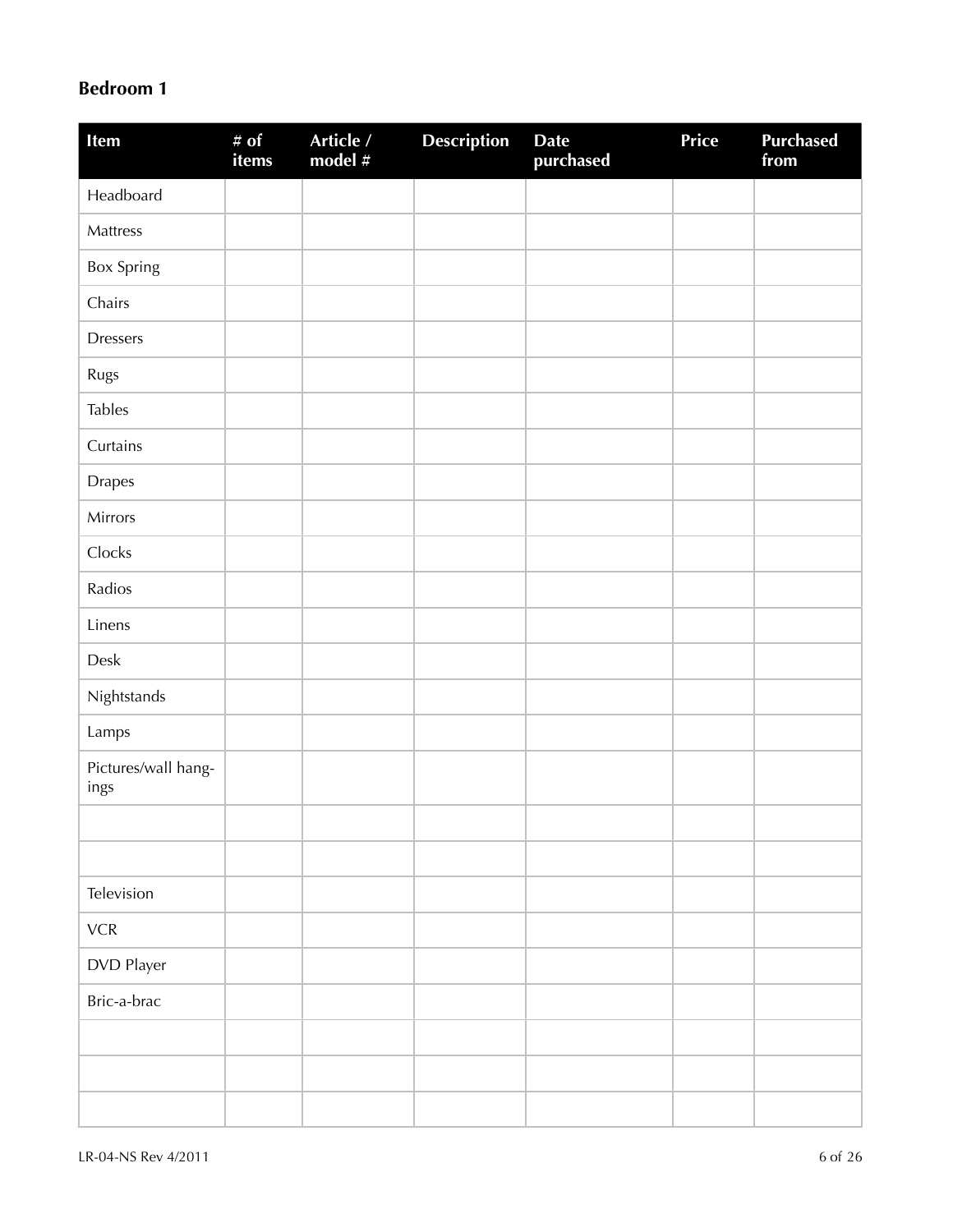| Item  | # of<br>items | Article /<br>model # | <b>Description</b> | Date<br>purchased | Price | Purchased<br>from |
|-------|---------------|----------------------|--------------------|-------------------|-------|-------------------|
| Other |               |                      |                    |                   |       |                   |
|       |               |                      |                    |                   |       |                   |
|       |               |                      |                    |                   |       |                   |
|       |               |                      |                    |                   |       |                   |
|       |               |                      |                    |                   |       |                   |
|       |               |                      |                    |                   |       |                   |
|       |               |                      |                    |                   |       |                   |
|       |               |                      |                    |                   |       |                   |
|       |               |                      |                    |                   |       |                   |
|       |               |                      |                    |                   |       |                   |
|       |               |                      |                    |                   |       |                   |
|       |               |                      |                    |                   |       |                   |
|       |               |                      |                    |                   |       |                   |
|       |               |                      |                    |                   |       |                   |
|       |               |                      |                    |                   |       |                   |
|       |               |                      |                    |                   |       |                   |
|       |               |                      |                    |                   |       |                   |
|       |               |                      |                    |                   |       |                   |
|       |               |                      |                    |                   |       |                   |
|       |               |                      |                    |                   |       |                   |
|       |               |                      |                    |                   |       |                   |
|       |               |                      |                    |                   |       |                   |
|       |               |                      |                    |                   |       |                   |
|       |               |                      |                    |                   |       |                   |
|       |               |                      |                    |                   |       |                   |
|       |               |                      |                    |                   |       |                   |
|       |               |                      |                    |                   |       |                   |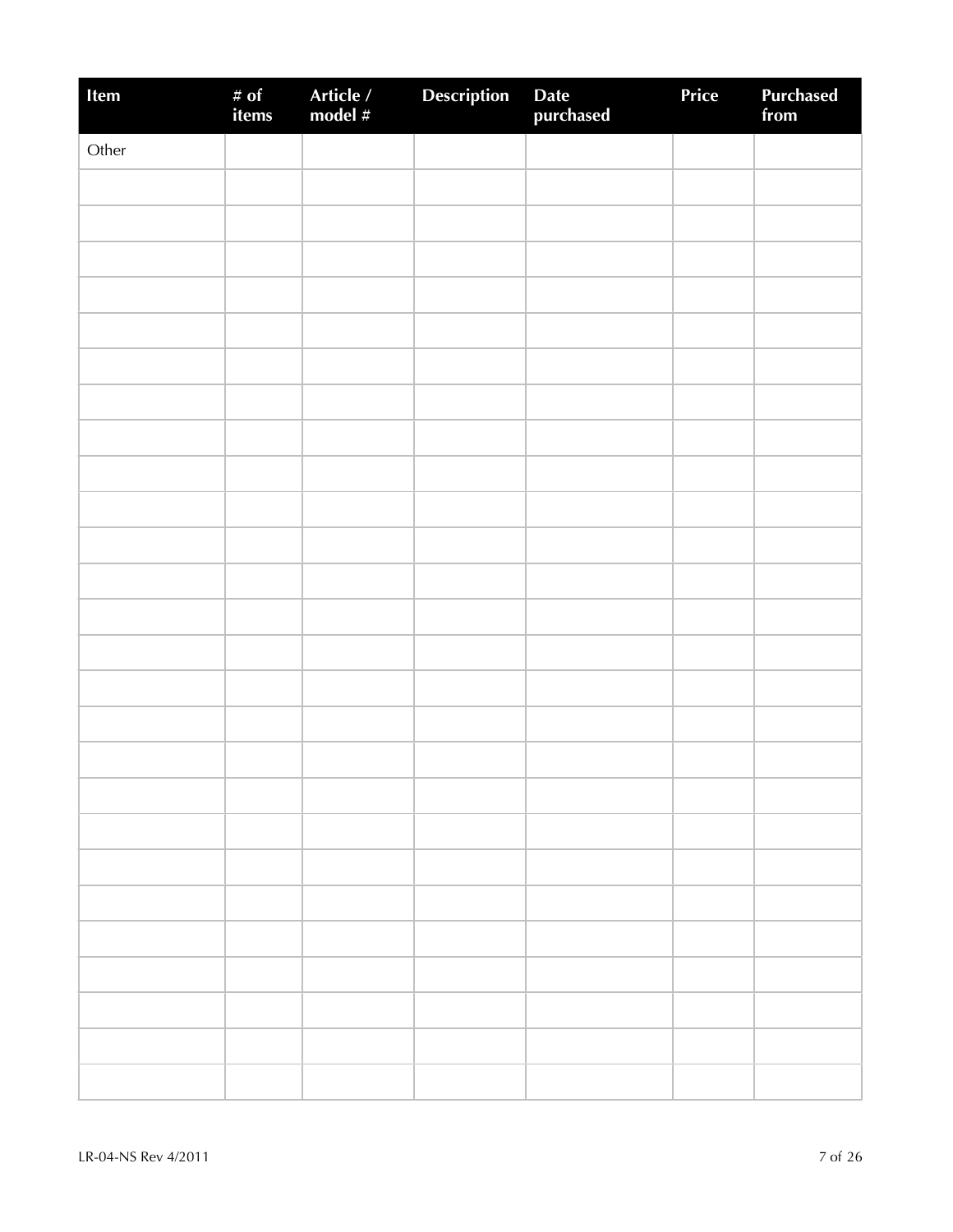### **Bedroom 2**

| Item                        | # of<br>items | Article /<br>model $#$ | <b>Description</b> | <b>Date</b><br>purchased | Price | <b>Purchased</b><br>from |
|-----------------------------|---------------|------------------------|--------------------|--------------------------|-------|--------------------------|
| Headboard                   |               |                        |                    |                          |       |                          |
| Mattress                    |               |                        |                    |                          |       |                          |
| Box Spring                  |               |                        |                    |                          |       |                          |
| Chairs                      |               |                        |                    |                          |       |                          |
| <b>Dressers</b>             |               |                        |                    |                          |       |                          |
| Rugs                        |               |                        |                    |                          |       |                          |
| <b>Tables</b>               |               |                        |                    |                          |       |                          |
| Curtains                    |               |                        |                    |                          |       |                          |
| <b>Drapes</b>               |               |                        |                    |                          |       |                          |
| Mirrors                     |               |                        |                    |                          |       |                          |
| Clocks                      |               |                        |                    |                          |       |                          |
| Radios                      |               |                        |                    |                          |       |                          |
| Linens                      |               |                        |                    |                          |       |                          |
| Desk                        |               |                        |                    |                          |       |                          |
| Nightstands                 |               |                        |                    |                          |       |                          |
| Lamps                       |               |                        |                    |                          |       |                          |
| Pictures/wall hang-<br>ings |               |                        |                    |                          |       |                          |
|                             |               |                        |                    |                          |       |                          |
|                             |               |                        |                    |                          |       |                          |
| Television                  |               |                        |                    |                          |       |                          |
| ${\sf VCR}$                 |               |                        |                    |                          |       |                          |
| DVD Player                  |               |                        |                    |                          |       |                          |
| Bric-a-brac                 |               |                        |                    |                          |       |                          |
|                             |               |                        |                    |                          |       |                          |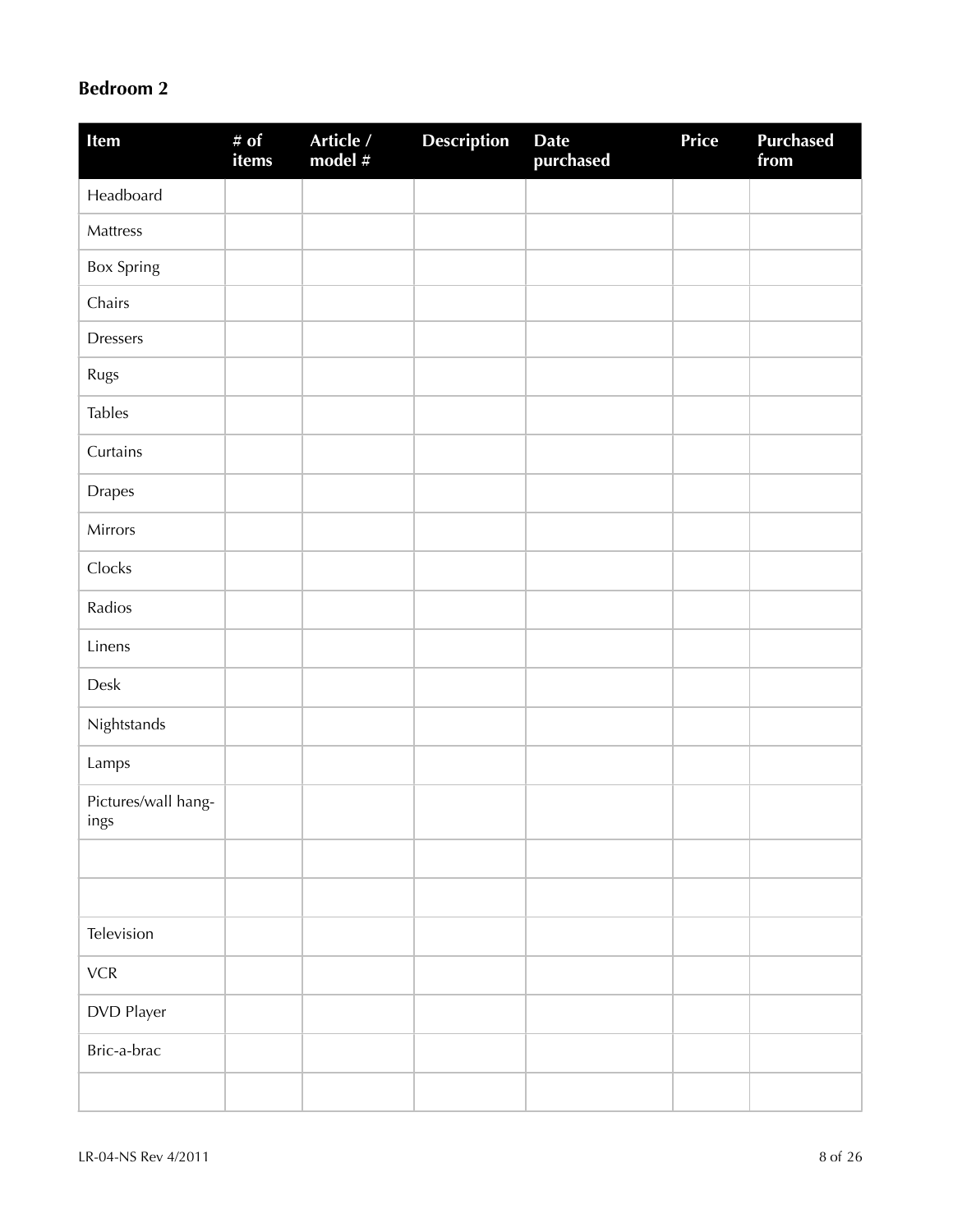| Item  | # of<br>items | Article /<br>model # | Description | Date<br>purchased | Price | <b>Purchased</b><br>from |
|-------|---------------|----------------------|-------------|-------------------|-------|--------------------------|
| Other |               |                      |             |                   |       |                          |
|       |               |                      |             |                   |       |                          |
|       |               |                      |             |                   |       |                          |
|       |               |                      |             |                   |       |                          |
|       |               |                      |             |                   |       |                          |
|       |               |                      |             |                   |       |                          |
|       |               |                      |             |                   |       |                          |
|       |               |                      |             |                   |       |                          |
|       |               |                      |             |                   |       |                          |
|       |               |                      |             |                   |       |                          |
|       |               |                      |             |                   |       |                          |
|       |               |                      |             |                   |       |                          |
|       |               |                      |             |                   |       |                          |
|       |               |                      |             |                   |       |                          |
|       |               |                      |             |                   |       |                          |
|       |               |                      |             |                   |       |                          |
|       |               |                      |             |                   |       |                          |
|       |               |                      |             |                   |       |                          |
|       |               |                      |             |                   |       |                          |
|       |               |                      |             |                   |       |                          |
|       |               |                      |             |                   |       |                          |
|       |               |                      |             |                   |       |                          |
|       |               |                      |             |                   |       |                          |
|       |               |                      |             |                   |       |                          |
|       |               |                      |             |                   |       |                          |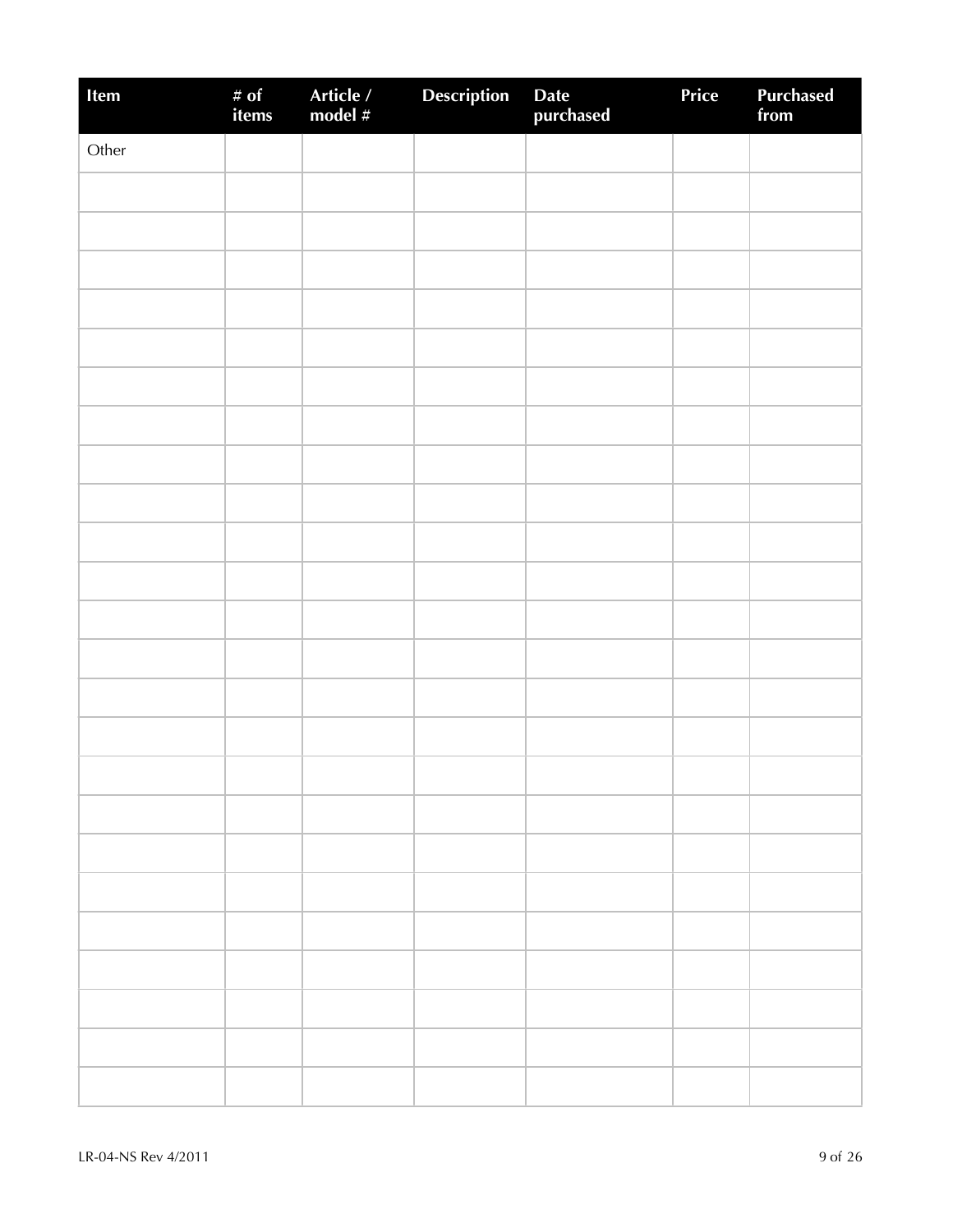#### **Bedroom 3**

| Item                        | # $of$<br>items | Article /<br>model # | <b>Description</b> | <b>Date</b><br>purchased | Price | <b>Purchased</b><br>from |
|-----------------------------|-----------------|----------------------|--------------------|--------------------------|-------|--------------------------|
| Headboard                   |                 |                      |                    |                          |       |                          |
| Mattress                    |                 |                      |                    |                          |       |                          |
| <b>Box Spring</b>           |                 |                      |                    |                          |       |                          |
| Chairs                      |                 |                      |                    |                          |       |                          |
| <b>Dressers</b>             |                 |                      |                    |                          |       |                          |
| Rugs                        |                 |                      |                    |                          |       |                          |
| <b>Tables</b>               |                 |                      |                    |                          |       |                          |
| Curtains                    |                 |                      |                    |                          |       |                          |
| <b>Drapes</b>               |                 |                      |                    |                          |       |                          |
| Mirrors                     |                 |                      |                    |                          |       |                          |
| Clocks                      |                 |                      |                    |                          |       |                          |
| Radios                      |                 |                      |                    |                          |       |                          |
| Linens                      |                 |                      |                    |                          |       |                          |
| Desk                        |                 |                      |                    |                          |       |                          |
| Nightstands                 |                 |                      |                    |                          |       |                          |
| Lamps                       |                 |                      |                    |                          |       |                          |
| Pictures/wall hang-<br>ings |                 |                      |                    |                          |       |                          |
|                             |                 |                      |                    |                          |       |                          |
|                             |                 |                      |                    |                          |       |                          |
| Television                  |                 |                      |                    |                          |       |                          |
| ${\sf VCR}$                 |                 |                      |                    |                          |       |                          |
| DVD Player                  |                 |                      |                    |                          |       |                          |
| Bric-a-brac                 |                 |                      |                    |                          |       |                          |
|                             |                 |                      |                    |                          |       |                          |
|                             |                 |                      |                    |                          |       |                          |
|                             |                 |                      |                    |                          |       |                          |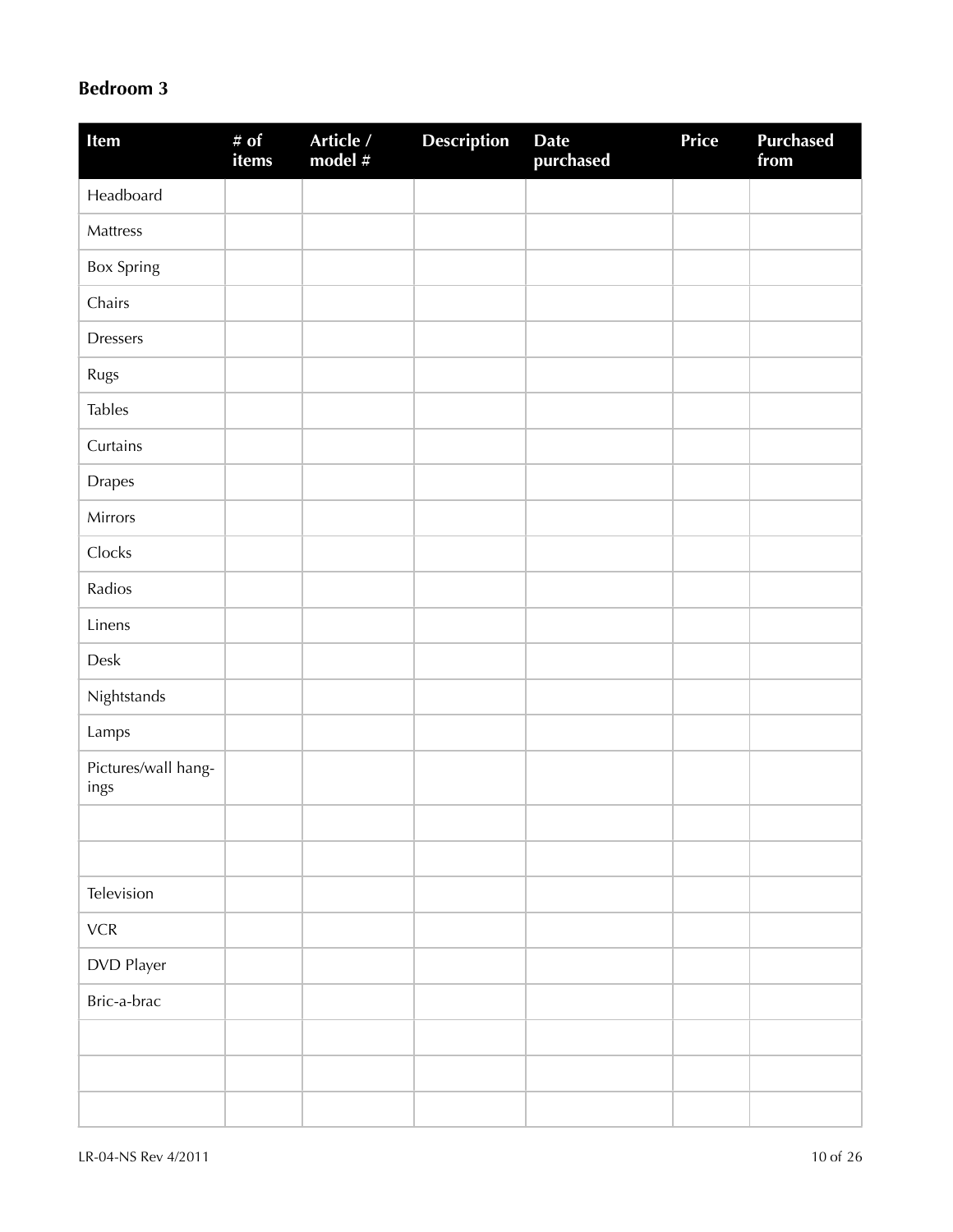| Item  | # of<br>items | Article /<br>model # | Description | Date<br>purchased | Price | Purchased<br>from |
|-------|---------------|----------------------|-------------|-------------------|-------|-------------------|
| Other |               |                      |             |                   |       |                   |
|       |               |                      |             |                   |       |                   |
|       |               |                      |             |                   |       |                   |
|       |               |                      |             |                   |       |                   |
|       |               |                      |             |                   |       |                   |
|       |               |                      |             |                   |       |                   |
|       |               |                      |             |                   |       |                   |
|       |               |                      |             |                   |       |                   |
|       |               |                      |             |                   |       |                   |
|       |               |                      |             |                   |       |                   |
|       |               |                      |             |                   |       |                   |
|       |               |                      |             |                   |       |                   |
|       |               |                      |             |                   |       |                   |
|       |               |                      |             |                   |       |                   |
|       |               |                      |             |                   |       |                   |
|       |               |                      |             |                   |       |                   |
|       |               |                      |             |                   |       |                   |
|       |               |                      |             |                   |       |                   |
|       |               |                      |             |                   |       |                   |
|       |               |                      |             |                   |       |                   |
|       |               |                      |             |                   |       |                   |
|       |               |                      |             |                   |       |                   |
|       |               |                      |             |                   |       |                   |
|       |               |                      |             |                   |       |                   |
|       |               |                      |             |                   |       |                   |
|       |               |                      |             |                   |       |                   |
|       |               |                      |             |                   |       |                   |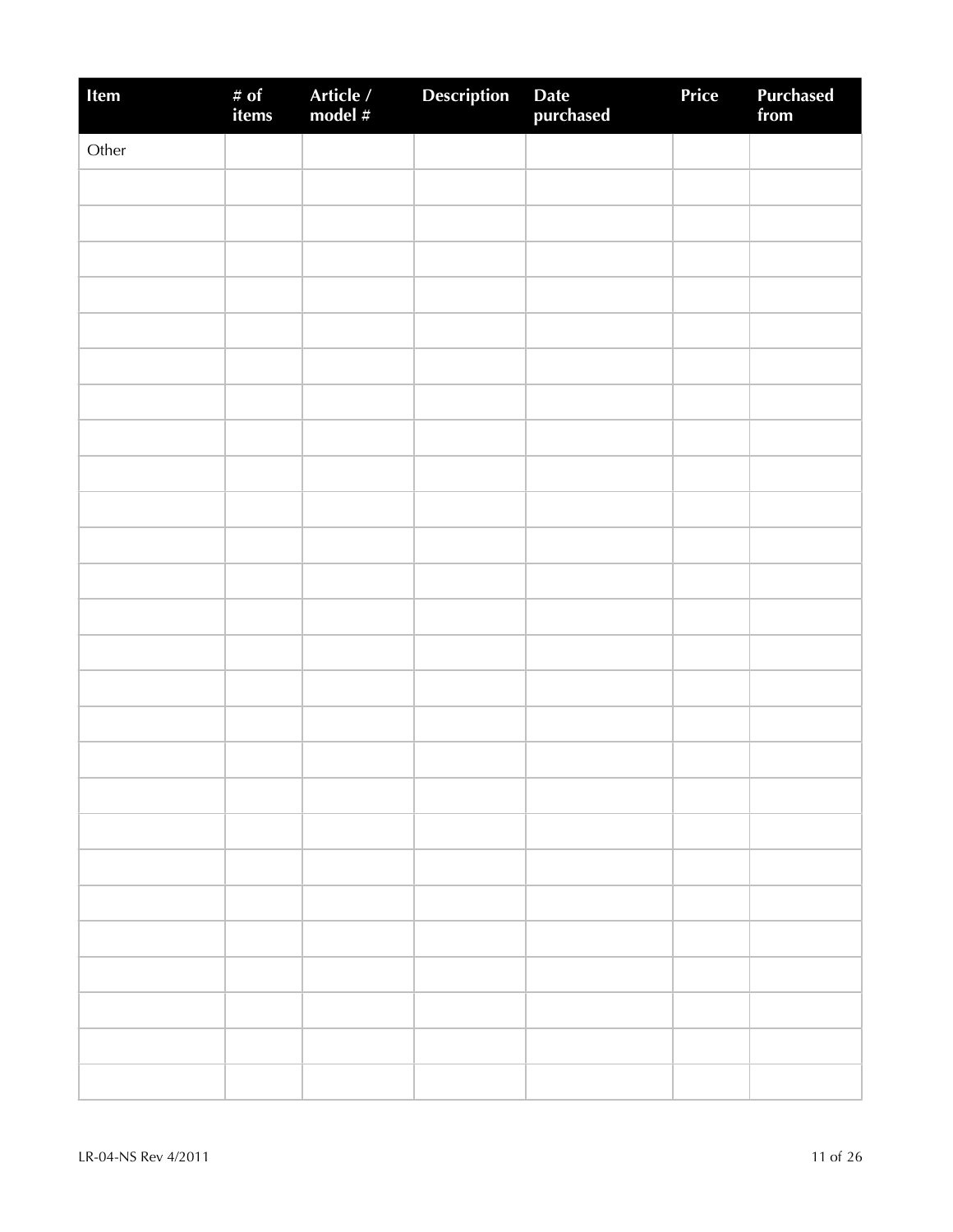# **Clothing / Shoes**

| Item | # of<br>items | Article /<br>model # | <b>Description</b> | Date<br>purchased | Price | Purchased<br>from |
|------|---------------|----------------------|--------------------|-------------------|-------|-------------------|
|      |               |                      |                    |                   |       |                   |
|      |               |                      |                    |                   |       |                   |
|      |               |                      |                    |                   |       |                   |
|      |               |                      |                    |                   |       |                   |
|      |               |                      |                    |                   |       |                   |
|      |               |                      |                    |                   |       |                   |
|      |               |                      |                    |                   |       |                   |
|      |               |                      |                    |                   |       |                   |
|      |               |                      |                    |                   |       |                   |
|      |               |                      |                    |                   |       |                   |
|      |               |                      |                    |                   |       |                   |
|      |               |                      |                    |                   |       |                   |
|      |               |                      |                    |                   |       |                   |
|      |               |                      |                    |                   |       |                   |
|      |               |                      |                    |                   |       |                   |
|      |               |                      |                    |                   |       |                   |
|      |               |                      |                    |                   |       |                   |
|      |               |                      |                    |                   |       |                   |
|      |               |                      |                    |                   |       |                   |
|      |               |                      |                    |                   |       |                   |
|      |               |                      |                    |                   |       |                   |
|      |               |                      |                    |                   |       |                   |
|      |               |                      |                    |                   |       |                   |
|      |               |                      |                    |                   |       |                   |
|      |               |                      |                    |                   |       |                   |
|      |               |                      |                    |                   |       |                   |
|      |               |                      |                    |                   |       |                   |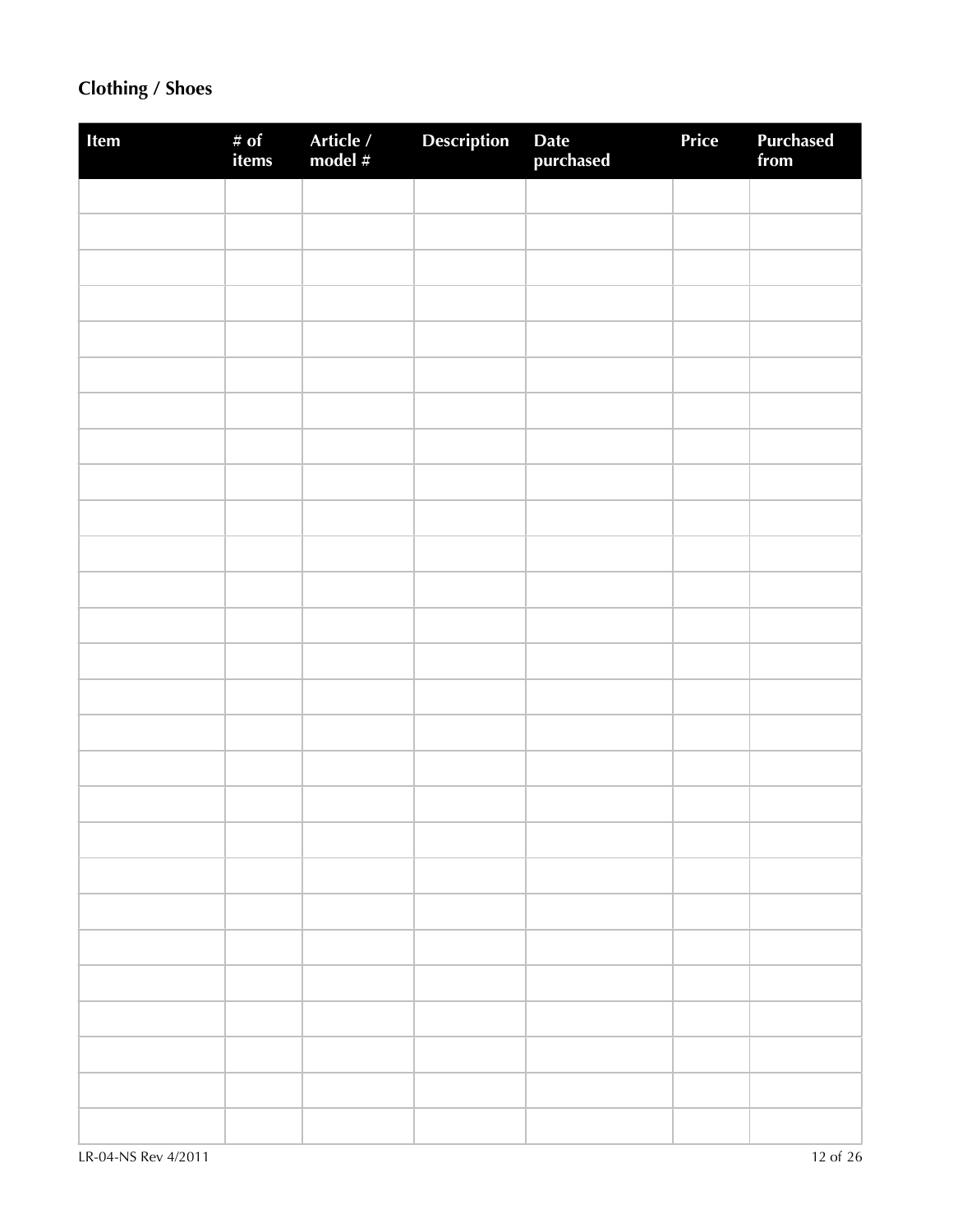### **Kitchen**

| Item               | # of<br><i>items</i> | Article /<br>model # | <b>Description</b> | <b>Date</b><br>purchased | <b>Price</b> | <b>Purchased</b><br>from |
|--------------------|----------------------|----------------------|--------------------|--------------------------|--------------|--------------------------|
| Stove              |                      |                      |                    |                          |              |                          |
| Refrigerator       |                      |                      |                    |                          |              |                          |
| Dishwasher         |                      |                      |                    |                          |              |                          |
| Table              |                      |                      |                    |                          |              |                          |
| Chairs             |                      |                      |                    |                          |              |                          |
| Cabinets           |                      |                      |                    |                          |              |                          |
| Utensils           |                      | See additional pages |                    |                          |              |                          |
| Cutlery            |                      | See additional pages |                    |                          |              |                          |
| <b>Dishes</b>      |                      | See additional pages |                    |                          |              |                          |
| Glassware          |                      | See additional pages |                    |                          |              |                          |
| Microwave          |                      |                      |                    |                          |              |                          |
| Rotisserie         |                      |                      |                    |                          |              |                          |
| Food processor     |                      |                      |                    |                          |              |                          |
| Mixer              |                      |                      |                    |                          |              |                          |
| Blender            |                      |                      |                    |                          |              |                          |
| Radio              |                      |                      |                    |                          |              |                          |
| Clock              |                      |                      |                    |                          |              |                          |
| Television         |                      |                      |                    |                          |              |                          |
| Pots and pans      |                      | See additional pages |                    |                          |              |                          |
| Baking pans/dishes |                      | See additional pages |                    |                          |              |                          |
| Bowls              |                      | See additional pages |                    |                          |              |                          |
| Other appliances   |                      |                      |                    |                          |              |                          |
|                    |                      |                      |                    |                          |              |                          |
|                    |                      |                      |                    |                          |              |                          |
|                    |                      |                      |                    |                          |              |                          |
| Lighting           |                      |                      |                    |                          |              |                          |
|                    |                      |                      |                    |                          |              |                          |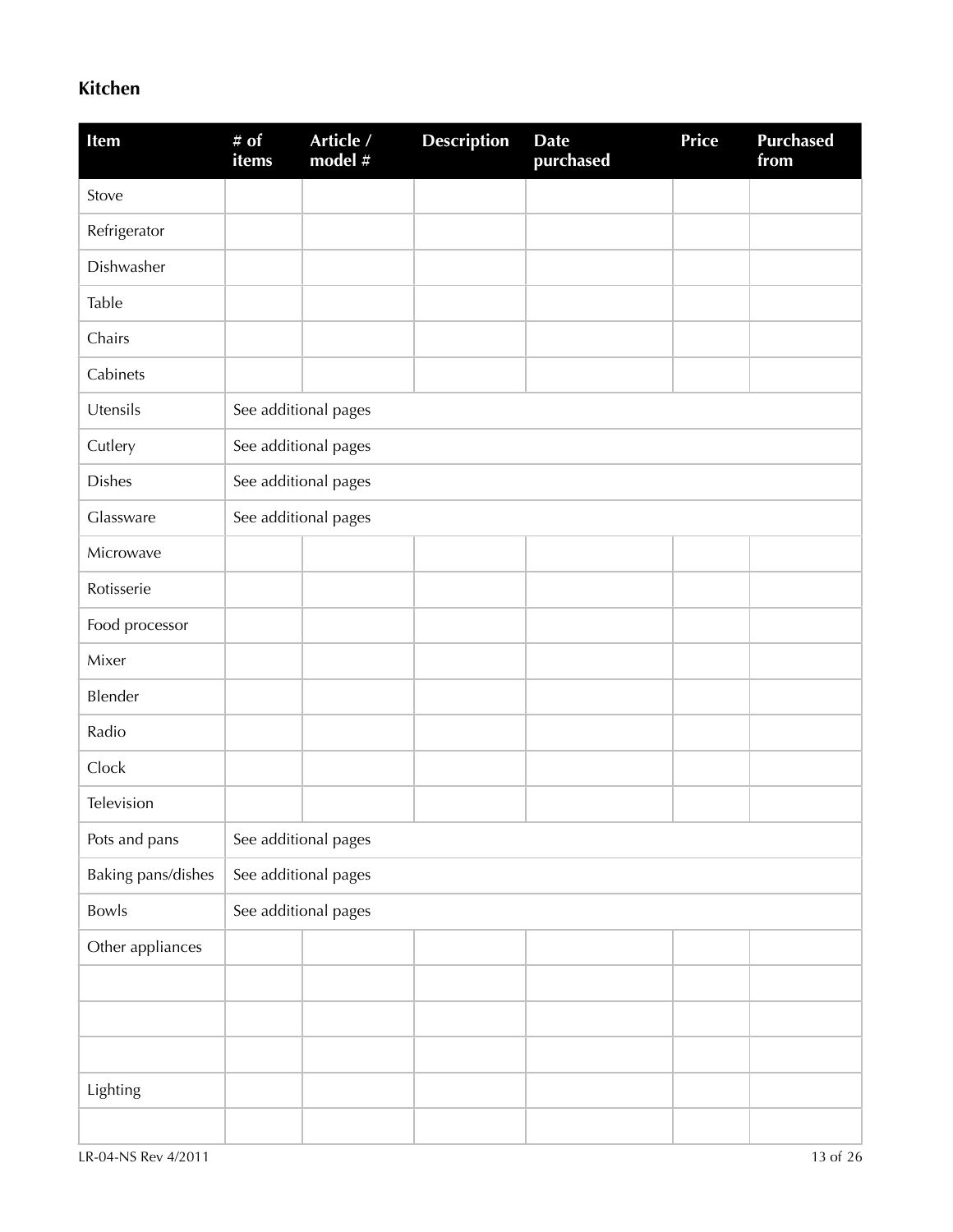| Item                        | # of<br>items | Article /<br>model # | <b>Description</b> | Date<br>purchased | Price | <b>Purchased</b><br>from |
|-----------------------------|---------------|----------------------|--------------------|-------------------|-------|--------------------------|
| Pictures/wall hang-<br>ings |               |                      |                    |                   |       |                          |
|                             |               |                      |                    |                   |       |                          |
|                             |               |                      |                    |                   |       |                          |
| Other                       |               |                      |                    |                   |       |                          |
|                             |               |                      |                    |                   |       |                          |
|                             |               |                      |                    |                   |       |                          |
|                             |               |                      |                    |                   |       |                          |
|                             |               |                      |                    |                   |       |                          |
|                             |               |                      |                    |                   |       |                          |
|                             |               |                      |                    |                   |       |                          |
|                             |               |                      |                    |                   |       |                          |
|                             |               |                      |                    |                   |       |                          |
|                             |               |                      |                    |                   |       |                          |
|                             |               |                      |                    |                   |       |                          |
|                             |               |                      |                    |                   |       |                          |
|                             |               |                      |                    |                   |       |                          |
|                             |               |                      |                    |                   |       |                          |
|                             |               |                      |                    |                   |       |                          |
|                             |               |                      |                    |                   |       |                          |
|                             |               |                      |                    |                   |       |                          |
|                             |               |                      |                    |                   |       |                          |
|                             |               |                      |                    |                   |       |                          |
|                             |               |                      |                    |                   |       |                          |
|                             |               |                      |                    |                   |       |                          |
|                             |               |                      |                    |                   |       |                          |
|                             |               |                      |                    |                   |       |                          |
|                             |               |                      |                    |                   |       |                          |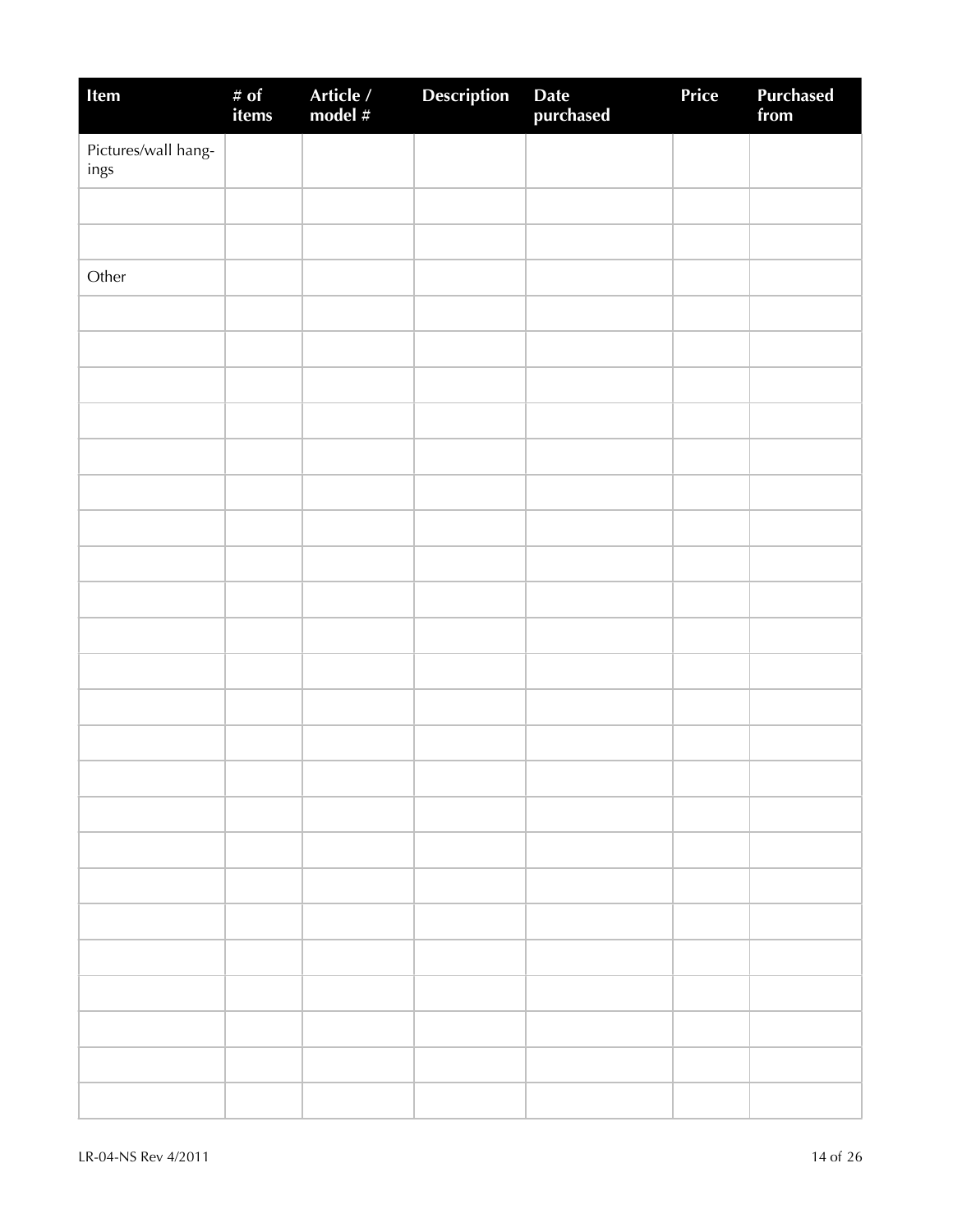# **Utensils / Cutlery / Dishes / Glassware**

| Item | # of<br>items | Article /<br>model # | Description | Date<br>purchased | Price | <b>Purchased</b><br>from |
|------|---------------|----------------------|-------------|-------------------|-------|--------------------------|
|      |               |                      |             |                   |       |                          |
|      |               |                      |             |                   |       |                          |
|      |               |                      |             |                   |       |                          |
|      |               |                      |             |                   |       |                          |
|      |               |                      |             |                   |       |                          |
|      |               |                      |             |                   |       |                          |
|      |               |                      |             |                   |       |                          |
|      |               |                      |             |                   |       |                          |
|      |               |                      |             |                   |       |                          |
|      |               |                      |             |                   |       |                          |
|      |               |                      |             |                   |       |                          |
|      |               |                      |             |                   |       |                          |
|      |               |                      |             |                   |       |                          |
|      |               |                      |             |                   |       |                          |
|      |               |                      |             |                   |       |                          |
|      |               |                      |             |                   |       |                          |
|      |               |                      |             |                   |       |                          |
|      |               |                      |             |                   |       |                          |
|      |               |                      |             |                   |       |                          |
|      |               |                      |             |                   |       |                          |
|      |               |                      |             |                   |       |                          |
|      |               |                      |             |                   |       |                          |
|      |               |                      |             |                   |       |                          |
|      |               |                      |             |                   |       |                          |
|      |               |                      |             |                   |       |                          |
|      |               |                      |             |                   |       |                          |
|      |               |                      |             |                   |       |                          |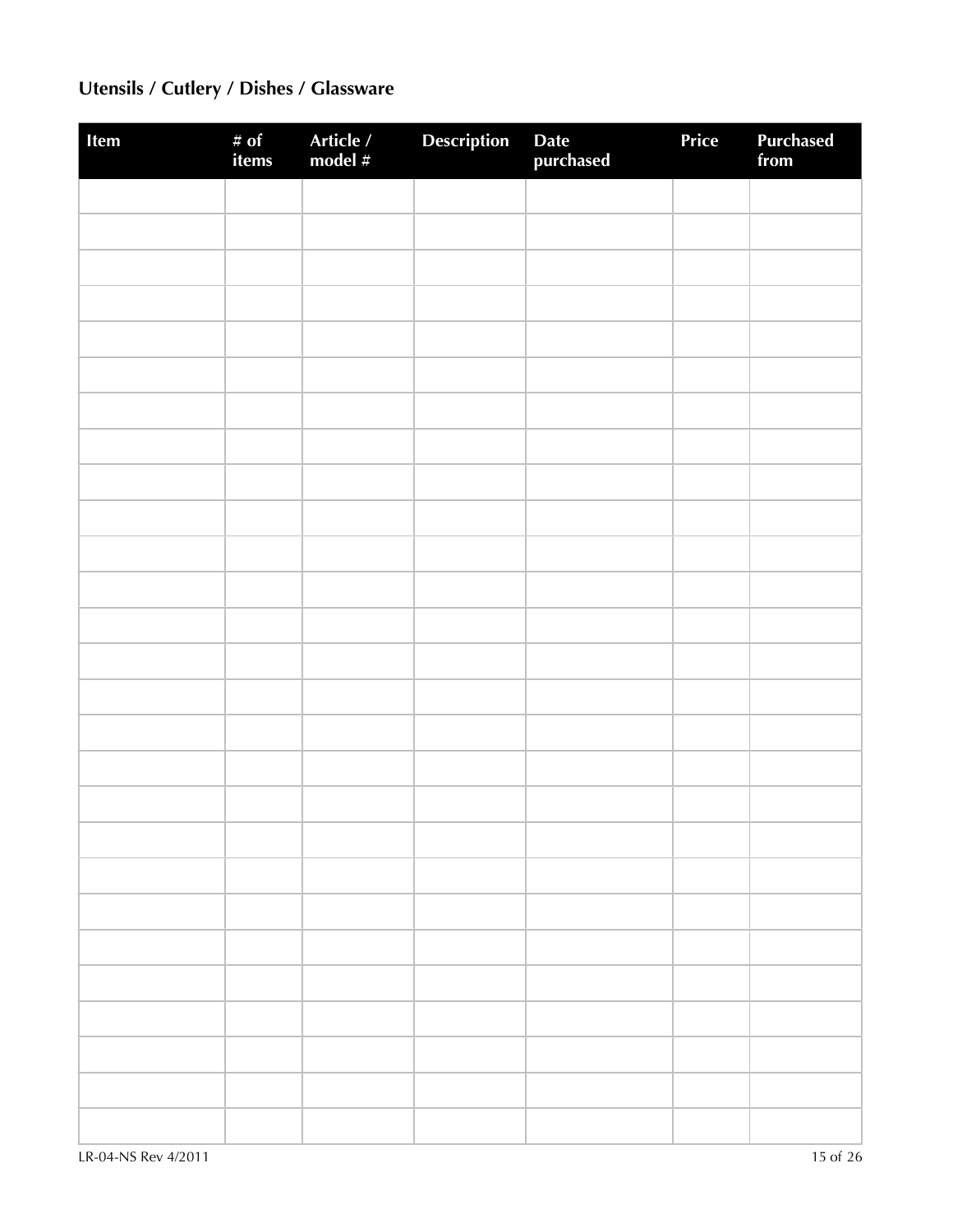# **Pots and Pans / Baking Pans and Dishes / Bowls**

| Item | # of<br>items | Article /<br>model # | <b>Description</b> | Date<br>purchased | Price | <b>Purchased</b><br>from |
|------|---------------|----------------------|--------------------|-------------------|-------|--------------------------|
|      |               |                      |                    |                   |       |                          |
|      |               |                      |                    |                   |       |                          |
|      |               |                      |                    |                   |       |                          |
|      |               |                      |                    |                   |       |                          |
|      |               |                      |                    |                   |       |                          |
|      |               |                      |                    |                   |       |                          |
|      |               |                      |                    |                   |       |                          |
|      |               |                      |                    |                   |       |                          |
|      |               |                      |                    |                   |       |                          |
|      |               |                      |                    |                   |       |                          |
|      |               |                      |                    |                   |       |                          |
|      |               |                      |                    |                   |       |                          |
|      |               |                      |                    |                   |       |                          |
|      |               |                      |                    |                   |       |                          |
|      |               |                      |                    |                   |       |                          |
|      |               |                      |                    |                   |       |                          |
|      |               |                      |                    |                   |       |                          |
|      |               |                      |                    |                   |       |                          |
|      |               |                      |                    |                   |       |                          |
|      |               |                      |                    |                   |       |                          |
|      |               |                      |                    |                   |       |                          |
|      |               |                      |                    |                   |       |                          |
|      |               |                      |                    |                   |       |                          |
|      |               |                      |                    |                   |       |                          |
|      |               |                      |                    |                   |       |                          |
|      |               |                      |                    |                   |       |                          |
|      |               |                      |                    |                   |       |                          |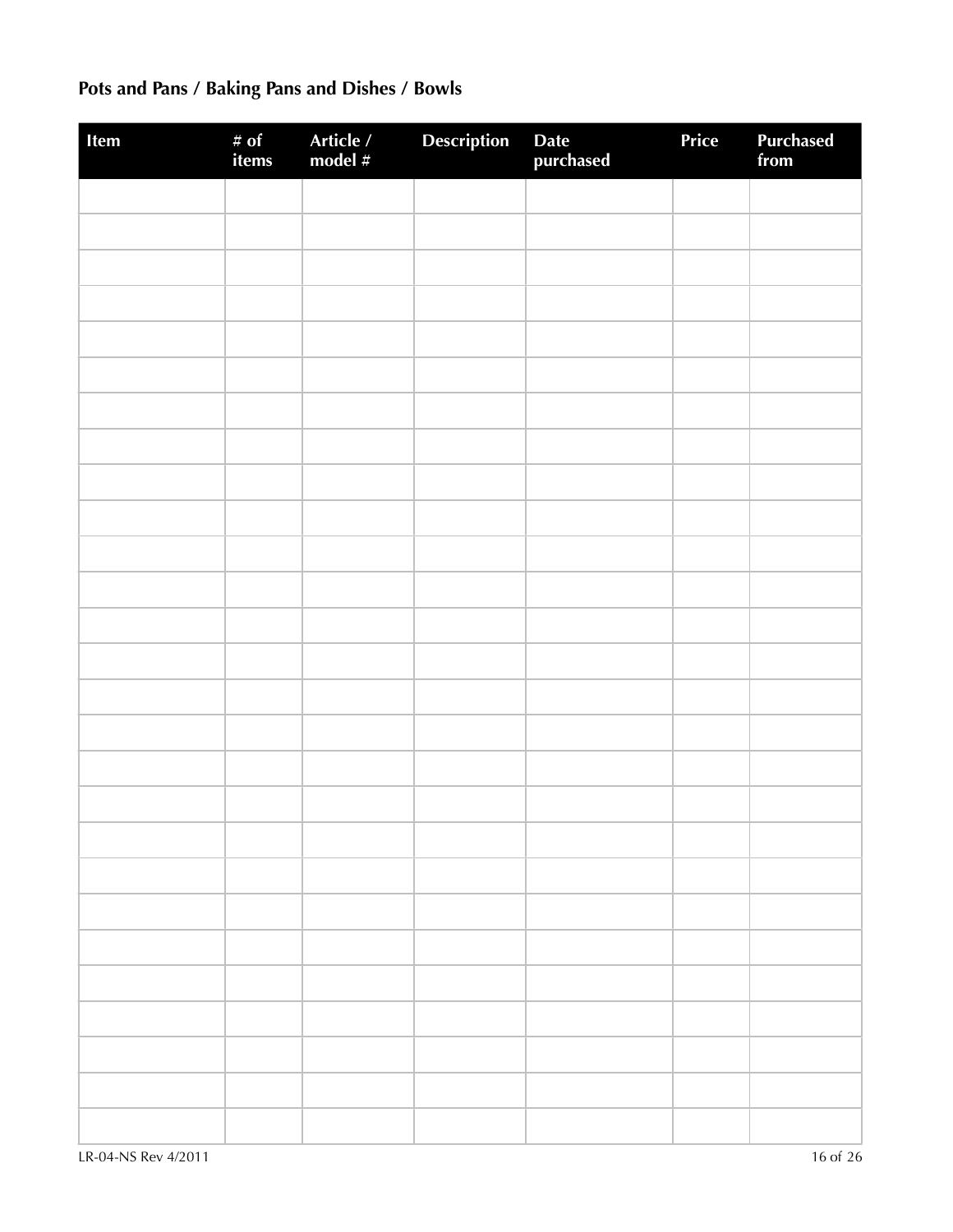## **Family Room**

| Item                        | # of<br>items | Article /<br>model # | <b>Description</b> | <b>Date</b><br>purchased | Price | <b>Purchased</b><br>from |
|-----------------------------|---------------|----------------------|--------------------|--------------------------|-------|--------------------------|
| Sofas                       |               |                      |                    |                          |       |                          |
| Ottoman                     |               |                      |                    |                          |       |                          |
| Chairs                      |               |                      |                    |                          |       |                          |
| Lamps                       |               |                      |                    |                          |       |                          |
| Rugs                        |               |                      |                    |                          |       |                          |
| <b>Tables</b>               |               |                      |                    |                          |       |                          |
| Curtains                    |               |                      |                    |                          |       |                          |
| Draperies                   |               |                      |                    |                          |       |                          |
| MIrrors                     |               |                      |                    |                          |       |                          |
| Clocks                      |               |                      |                    |                          |       |                          |
| Radios                      |               |                      |                    |                          |       |                          |
| Piano/organ                 |               |                      |                    |                          |       |                          |
| Stereo                      |               |                      |                    |                          |       |                          |
| Pictures/wall hang-<br>ings |               |                      |                    |                          |       |                          |
|                             |               |                      |                    |                          |       |                          |
|                             |               |                      |                    |                          |       |                          |
| Desk                        |               |                      |                    |                          |       |                          |
| Fireplace equip-<br>ment    |               |                      |                    |                          |       |                          |
| Bookcase                    |               |                      |                    |                          |       |                          |
| Television                  |               |                      |                    |                          |       |                          |
| Video games                 |               |                      |                    |                          |       |                          |
| <b>Tapes</b>                |               |                      |                    |                          |       |                          |
| Compact disks               |               |                      |                    |                          |       |                          |
| ${\sf VCR}$                 |               |                      |                    |                          |       |                          |
| DVD player                  |               |                      |                    |                          |       |                          |
| $\textsf{DVDs}$             |               |                      |                    |                          |       |                          |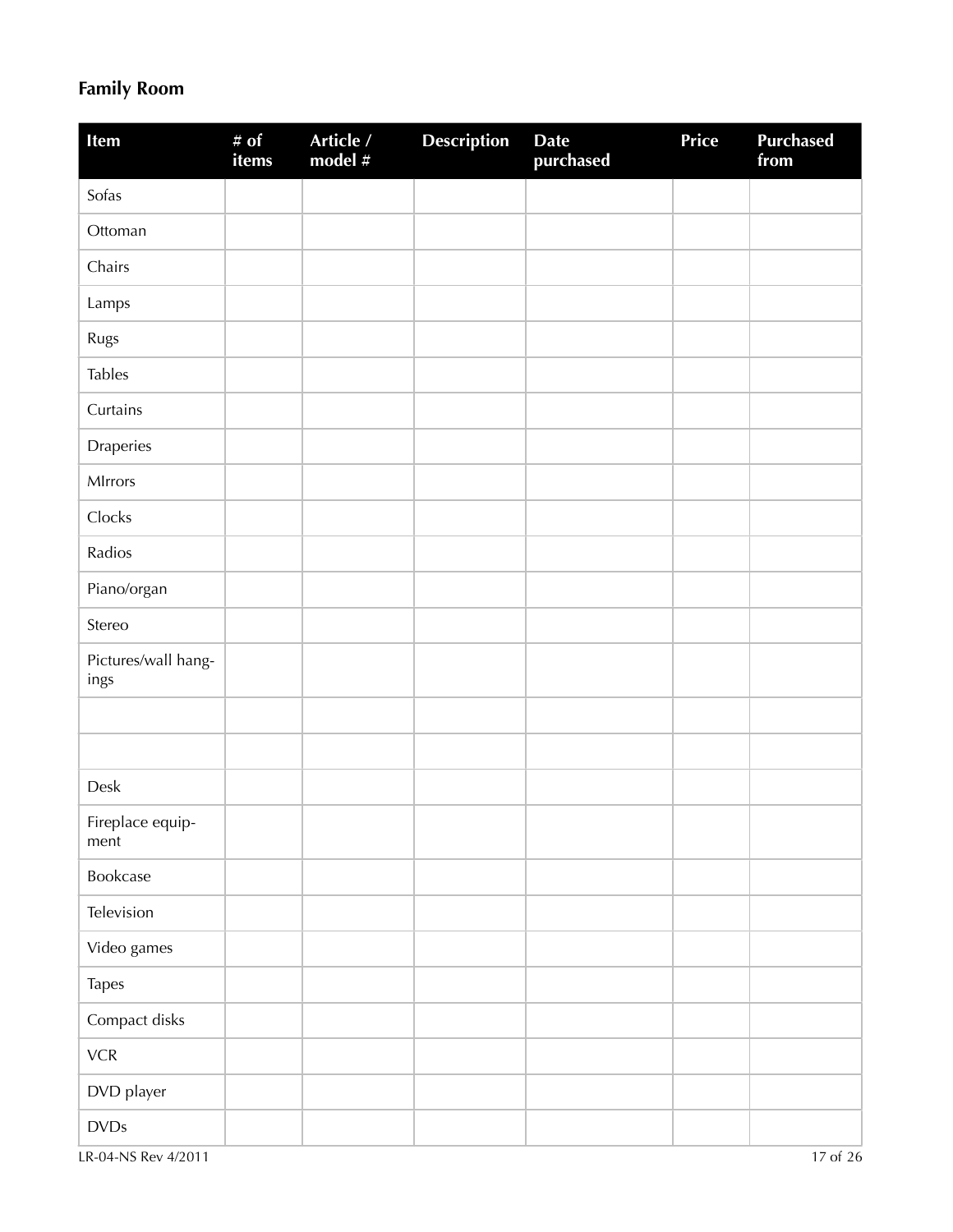| Item             | # of<br>items | Article /<br>model # | <b>Description</b> | Date<br>purchased | Price | <b>Purchased</b><br>from |
|------------------|---------------|----------------------|--------------------|-------------------|-------|--------------------------|
| Air conditioner  |               |                      |                    |                   |       |                          |
| Cabinet contents |               |                      |                    |                   |       |                          |
|                  |               |                      |                    |                   |       |                          |
|                  |               |                      |                    |                   |       |                          |
| <b>Books</b>     |               |                      |                    |                   |       |                          |
| Camcorder        |               |                      |                    |                   |       |                          |
| Plants           |               |                      |                    |                   |       |                          |
|                  |               |                      |                    |                   |       |                          |
|                  |               |                      |                    |                   |       |                          |
| Other            |               |                      |                    |                   |       |                          |
|                  |               |                      |                    |                   |       |                          |
|                  |               |                      |                    |                   |       |                          |
|                  |               |                      |                    |                   |       |                          |
|                  |               |                      |                    |                   |       |                          |
|                  |               |                      |                    |                   |       |                          |
|                  |               |                      |                    |                   |       |                          |
|                  |               |                      |                    |                   |       |                          |
|                  |               |                      |                    |                   |       |                          |
|                  |               |                      |                    |                   |       |                          |
|                  |               |                      |                    |                   |       |                          |
|                  |               |                      |                    |                   |       |                          |
|                  |               |                      |                    |                   |       |                          |
|                  |               |                      |                    |                   |       |                          |
|                  |               |                      |                    |                   |       |                          |
|                  |               |                      |                    |                   |       |                          |
|                  |               |                      |                    |                   |       |                          |
|                  |               |                      |                    |                   |       |                          |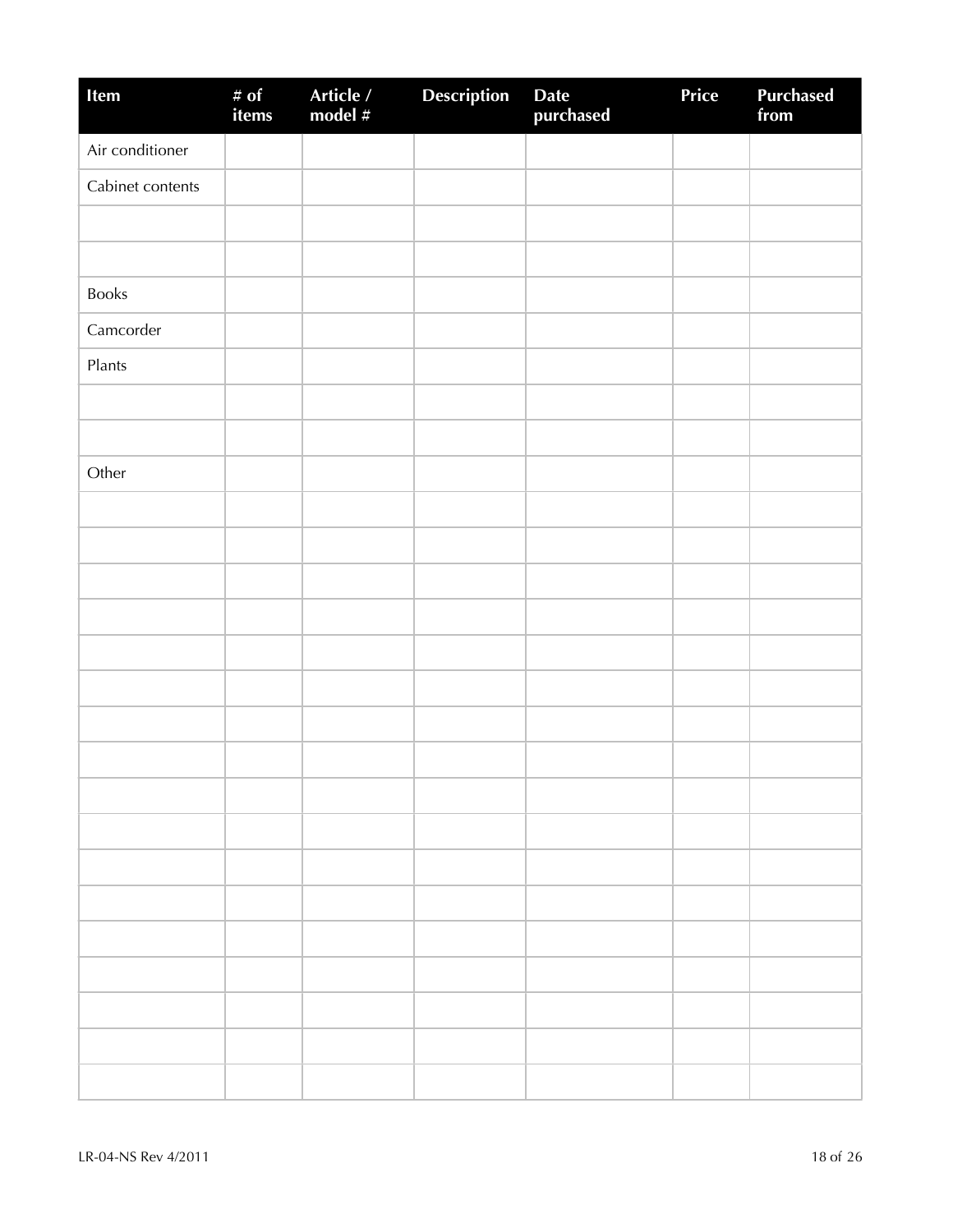### **Home Office**

| Item                     | # $of$<br>items | Article /<br>model # | <b>Description</b> | <b>Date</b><br>purchased | <b>Price</b> | <b>Purchased</b><br>from |
|--------------------------|-----------------|----------------------|--------------------|--------------------------|--------------|--------------------------|
| ${\sf Desk}$             |                 |                      |                    |                          |              |                          |
| Chair                    |                 |                      |                    |                          |              |                          |
| Couch                    |                 |                      |                    |                          |              |                          |
| Computer                 |                 |                      |                    |                          |              |                          |
| Printer                  |                 |                      |                    |                          |              |                          |
| Scanner                  |                 |                      |                    |                          |              |                          |
| Fax machine              |                 |                      |                    |                          |              |                          |
| Cordless phone           |                 |                      |                    |                          |              |                          |
| Tape recorder            |                 |                      |                    |                          |              |                          |
| Bookcase                 |                 |                      |                    |                          |              |                          |
| Books                    |                 |                      |                    |                          |              |                          |
| Curtains                 |                 |                      |                    |                          |              |                          |
| Lamps                    |                 |                      |                    |                          |              |                          |
| Radio                    |                 |                      |                    |                          |              |                          |
| Rug                      |                 |                      |                    |                          |              |                          |
| Fireplace equip-<br>ment |                 |                      |                    |                          |              |                          |
| Other                    |                 |                      |                    |                          |              |                          |
|                          |                 |                      |                    |                          |              |                          |
|                          |                 |                      |                    |                          |              |                          |
|                          |                 |                      |                    |                          |              |                          |
|                          |                 |                      |                    |                          |              |                          |
|                          |                 |                      |                    |                          |              |                          |
|                          |                 |                      |                    |                          |              |                          |
|                          |                 |                      |                    |                          |              |                          |
|                          |                 |                      |                    |                          |              |                          |
|                          |                 |                      |                    |                          |              |                          |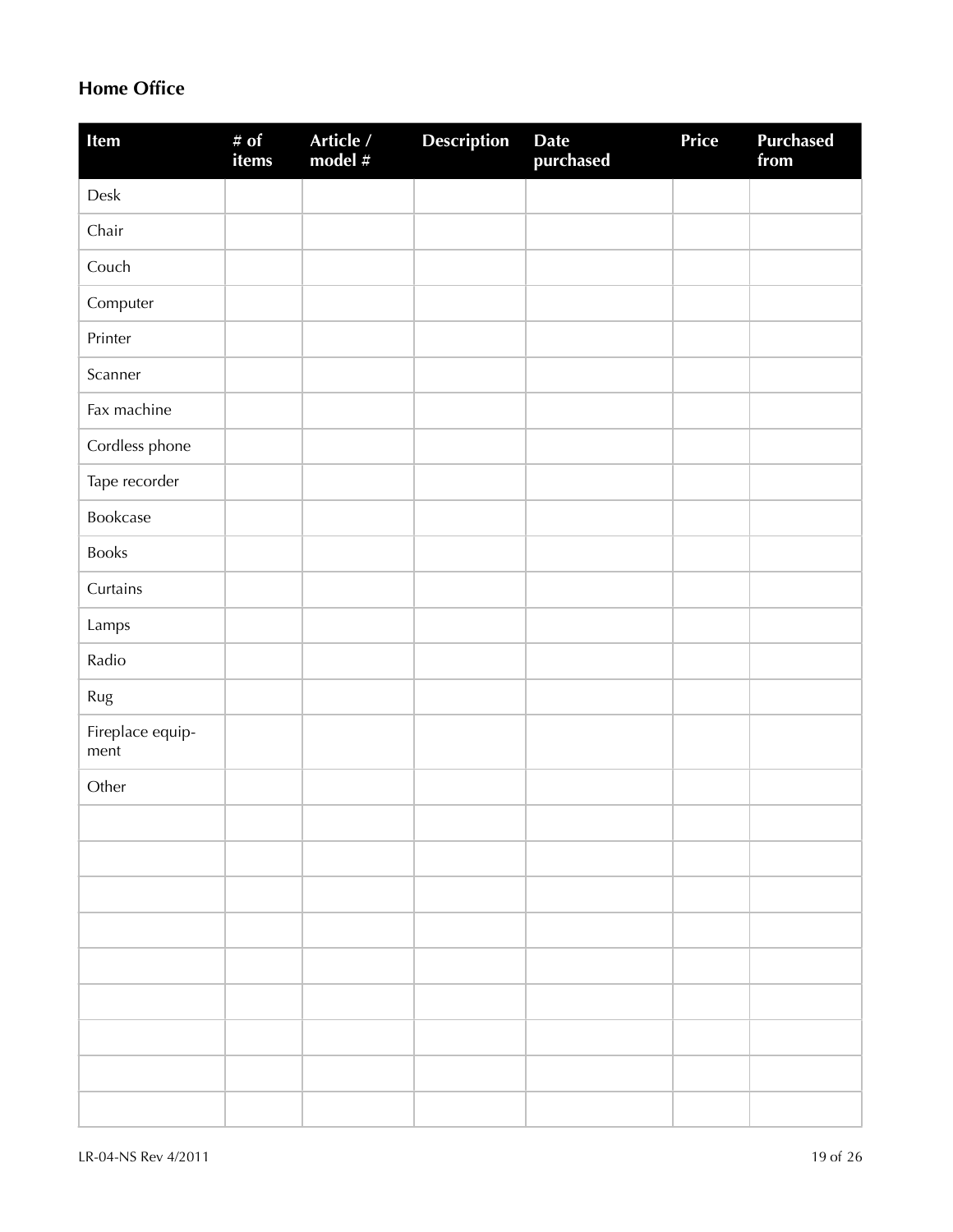#### **Bathroom 1**

| Item                        | # of<br>items | Article /<br>model # | Description | Date<br>purchased | Price | <b>Purchased</b><br>from |
|-----------------------------|---------------|----------------------|-------------|-------------------|-------|--------------------------|
| Clothes hamper              |               |                      |             |                   |       |                          |
| Curtains                    |               |                      |             |                   |       |                          |
| Electrical appli-<br>ances  |               |                      |             |                   |       |                          |
| Scale                       |               |                      |             |                   |       |                          |
| Shower curtain              |               |                      |             |                   |       |                          |
| Pictures/wall hang-<br>ings |               |                      |             |                   |       |                          |
| Toliet arcticles            |               |                      |             |                   |       |                          |
| Linens                      |               |                      |             |                   |       |                          |
|                             |               |                      |             |                   |       |                          |
|                             |               |                      |             |                   |       |                          |
|                             |               |                      |             |                   |       |                          |
|                             |               |                      |             |                   |       |                          |
| Other                       |               |                      |             |                   |       |                          |
|                             |               |                      |             |                   |       |                          |
|                             |               |                      |             |                   |       |                          |
|                             |               |                      |             |                   |       |                          |
|                             |               |                      |             |                   |       |                          |
|                             |               |                      |             |                   |       |                          |
|                             |               |                      |             |                   |       |                          |
|                             |               |                      |             |                   |       |                          |
|                             |               |                      |             |                   |       |                          |
|                             |               |                      |             |                   |       |                          |
|                             |               |                      |             |                   |       |                          |
|                             |               |                      |             |                   |       |                          |
|                             |               |                      |             |                   |       |                          |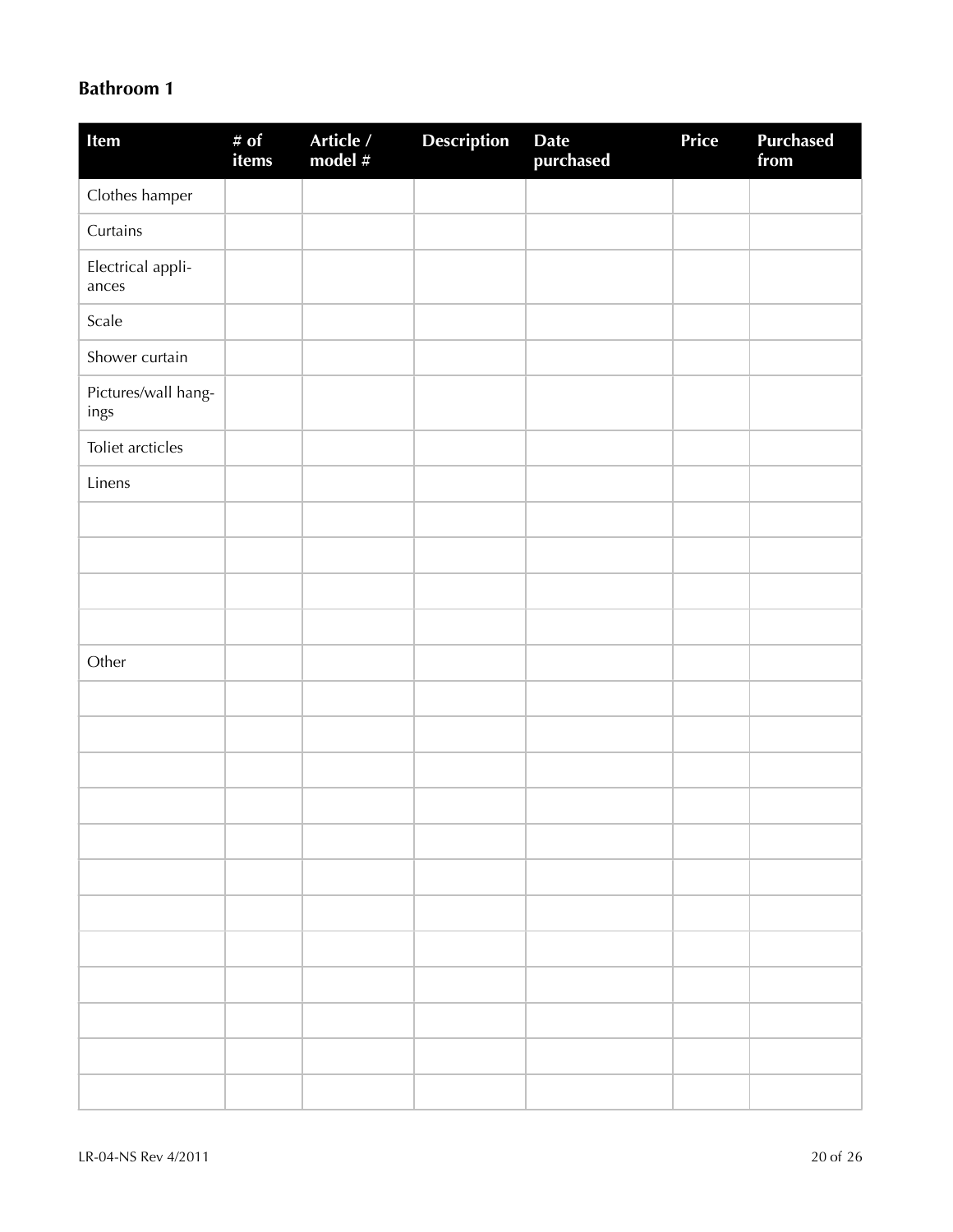### **Bathroom 2**

| Item                        | # of<br>items | Article /<br>model # | Description | Date<br>purchased | Price | <b>Purchased</b><br>from |
|-----------------------------|---------------|----------------------|-------------|-------------------|-------|--------------------------|
| Clothes hamper              |               |                      |             |                   |       |                          |
| Curtains                    |               |                      |             |                   |       |                          |
| Electrical appli-<br>ances  |               |                      |             |                   |       |                          |
| Scale                       |               |                      |             |                   |       |                          |
| Shower curtain              |               |                      |             |                   |       |                          |
| Pictures/wall hang-<br>ings |               |                      |             |                   |       |                          |
| Toliet arcticles            |               |                      |             |                   |       |                          |
| Linens                      |               |                      |             |                   |       |                          |
|                             |               |                      |             |                   |       |                          |
|                             |               |                      |             |                   |       |                          |
|                             |               |                      |             |                   |       |                          |
|                             |               |                      |             |                   |       |                          |
| Other                       |               |                      |             |                   |       |                          |
|                             |               |                      |             |                   |       |                          |
|                             |               |                      |             |                   |       |                          |
|                             |               |                      |             |                   |       |                          |
|                             |               |                      |             |                   |       |                          |
|                             |               |                      |             |                   |       |                          |
|                             |               |                      |             |                   |       |                          |
|                             |               |                      |             |                   |       |                          |
|                             |               |                      |             |                   |       |                          |
|                             |               |                      |             |                   |       |                          |
|                             |               |                      |             |                   |       |                          |
|                             |               |                      |             |                   |       |                          |
|                             |               |                      |             |                   |       |                          |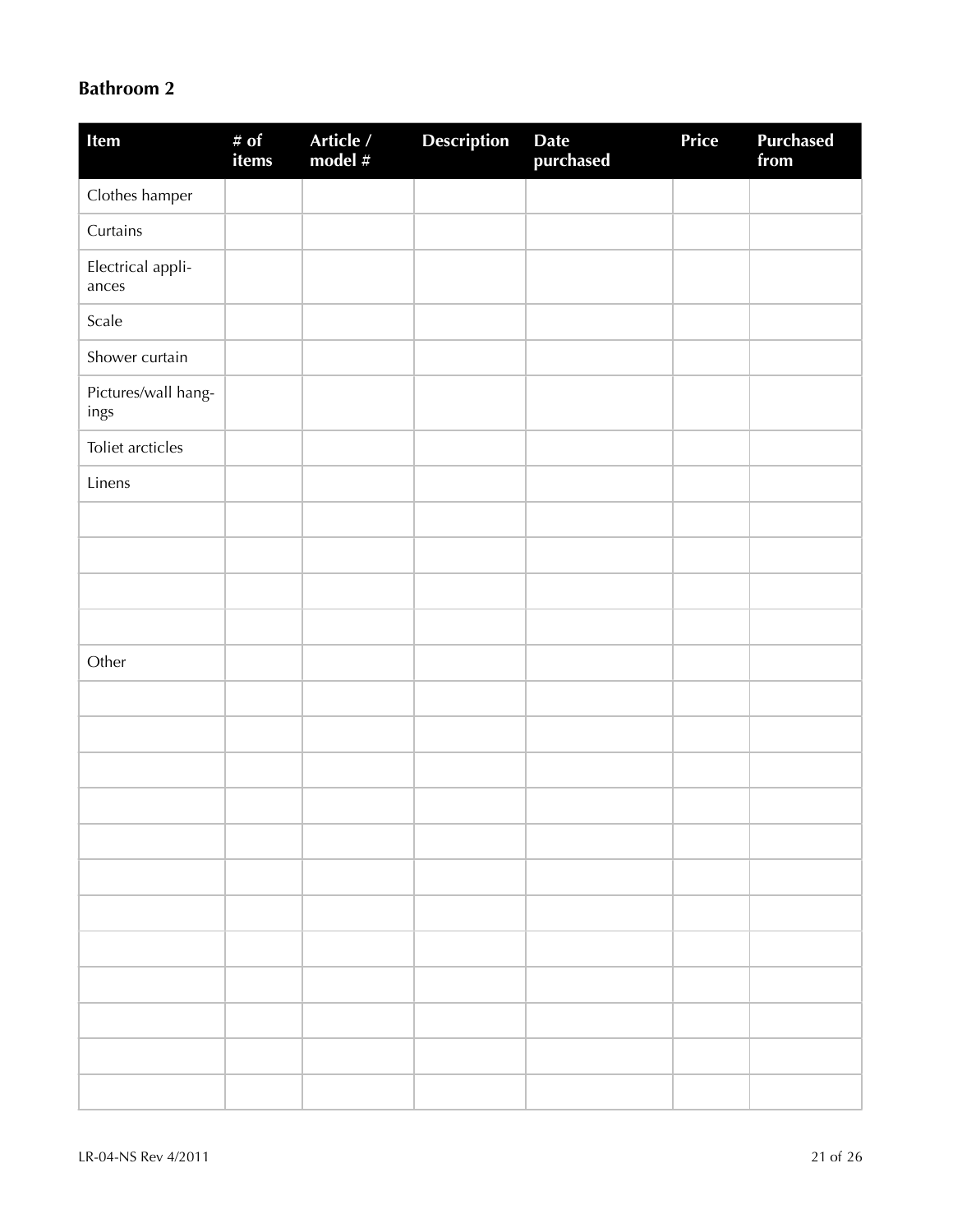## **Garage / Basement**

| Item                      | # $\overline{of}$<br>items | Article /<br>model # | <b>Description</b> | <b>Date</b><br>purchased | Price | <b>Purchased</b><br>from |
|---------------------------|----------------------------|----------------------|--------------------|--------------------------|-------|--------------------------|
| Luggage/trunks            |                            |                      |                    |                          |       |                          |
| Sports equipment          |                            |                      |                    |                          |       |                          |
| <b>Boats</b>              |                            |                      |                    |                          |       |                          |
| Trailers                  |                            |                      |                    |                          |       |                          |
| Heater                    |                            |                      |                    |                          |       |                          |
| Dehumidifier              |                            |                      |                    |                          |       |                          |
| Ornamental lawn<br>items  |                            |                      |                    |                          |       |                          |
| Lawn mower                |                            |                      |                    |                          |       |                          |
| Shovels                   |                            |                      |                    |                          |       |                          |
| Spreaders                 |                            |                      |                    |                          |       |                          |
| Sprinklers/hoses          |                            |                      |                    |                          |       |                          |
| Snow blower               |                            |                      |                    |                          |       |                          |
| Garden tools/<br>supplies |                            |                      |                    |                          |       |                          |
| Ladders/step stools       |                            |                      |                    |                          |       |                          |
| Work bench                |                            |                      |                    |                          |       |                          |
| Carpentry tools           |                            |                      |                    |                          |       |                          |
| Holiday decora-<br>tions  |                            |                      |                    |                          |       |                          |
| Pet supplies              |                            |                      |                    |                          |       |                          |
| Other                     |                            |                      |                    |                          |       |                          |
|                           |                            |                      |                    |                          |       |                          |
|                           |                            |                      |                    |                          |       |                          |
|                           |                            |                      |                    |                          |       |                          |
|                           |                            |                      |                    |                          |       |                          |
|                           |                            |                      |                    |                          |       |                          |
|                           |                            |                      |                    |                          |       |                          |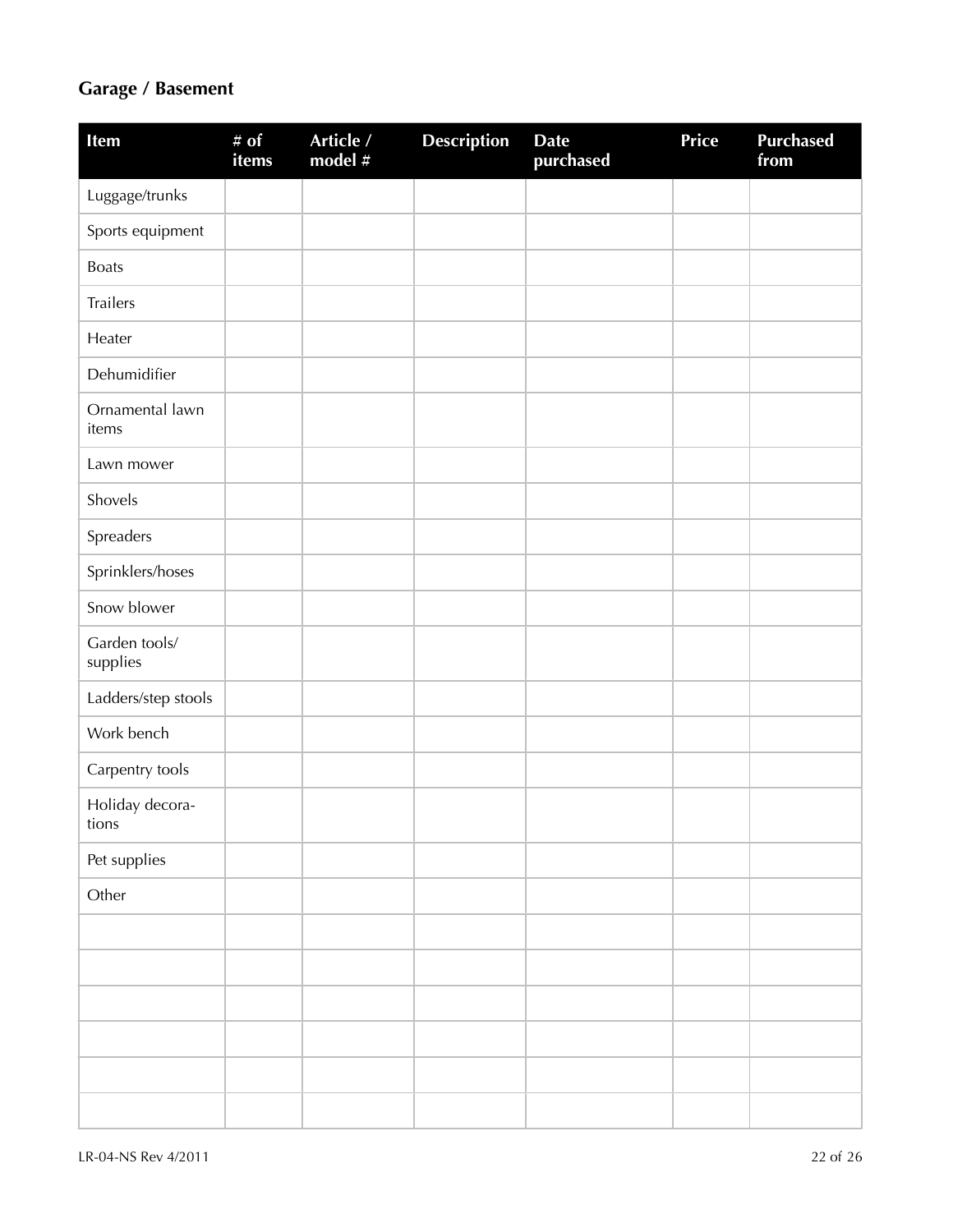### **Porch / Patio**

| Item           | # of<br>items | Article /<br>model # | <b>Description</b> | Date<br>purchased | Price | <b>Purchased</b><br>from |
|----------------|---------------|----------------------|--------------------|-------------------|-------|--------------------------|
| Chairs         |               |                      |                    |                   |       |                          |
| <b>Tables</b>  |               |                      |                    |                   |       |                          |
| Umbrella       |               |                      |                    |                   |       |                          |
| Floor covering |               |                      |                    |                   |       |                          |
| Grill          |               |                      |                    |                   |       |                          |
| Planters       |               |                      |                    |                   |       |                          |
| Other          |               |                      |                    |                   |       |                          |
|                |               |                      |                    |                   |       |                          |
|                |               |                      |                    |                   |       |                          |
|                |               |                      |                    |                   |       |                          |
|                |               |                      |                    |                   |       |                          |
|                |               |                      |                    |                   |       |                          |
|                |               |                      |                    |                   |       |                          |
|                |               |                      |                    |                   |       |                          |
|                |               |                      |                    |                   |       |                          |
|                |               |                      |                    |                   |       |                          |
|                |               |                      |                    |                   |       |                          |
|                |               |                      |                    |                   |       |                          |
|                |               |                      |                    |                   |       |                          |
|                |               |                      |                    |                   |       |                          |
|                |               |                      |                    |                   |       |                          |
|                |               |                      |                    |                   |       |                          |
|                |               |                      |                    |                   |       |                          |
|                |               |                      |                    |                   |       |                          |
|                |               |                      |                    |                   |       |                          |
|                |               |                      |                    |                   |       |                          |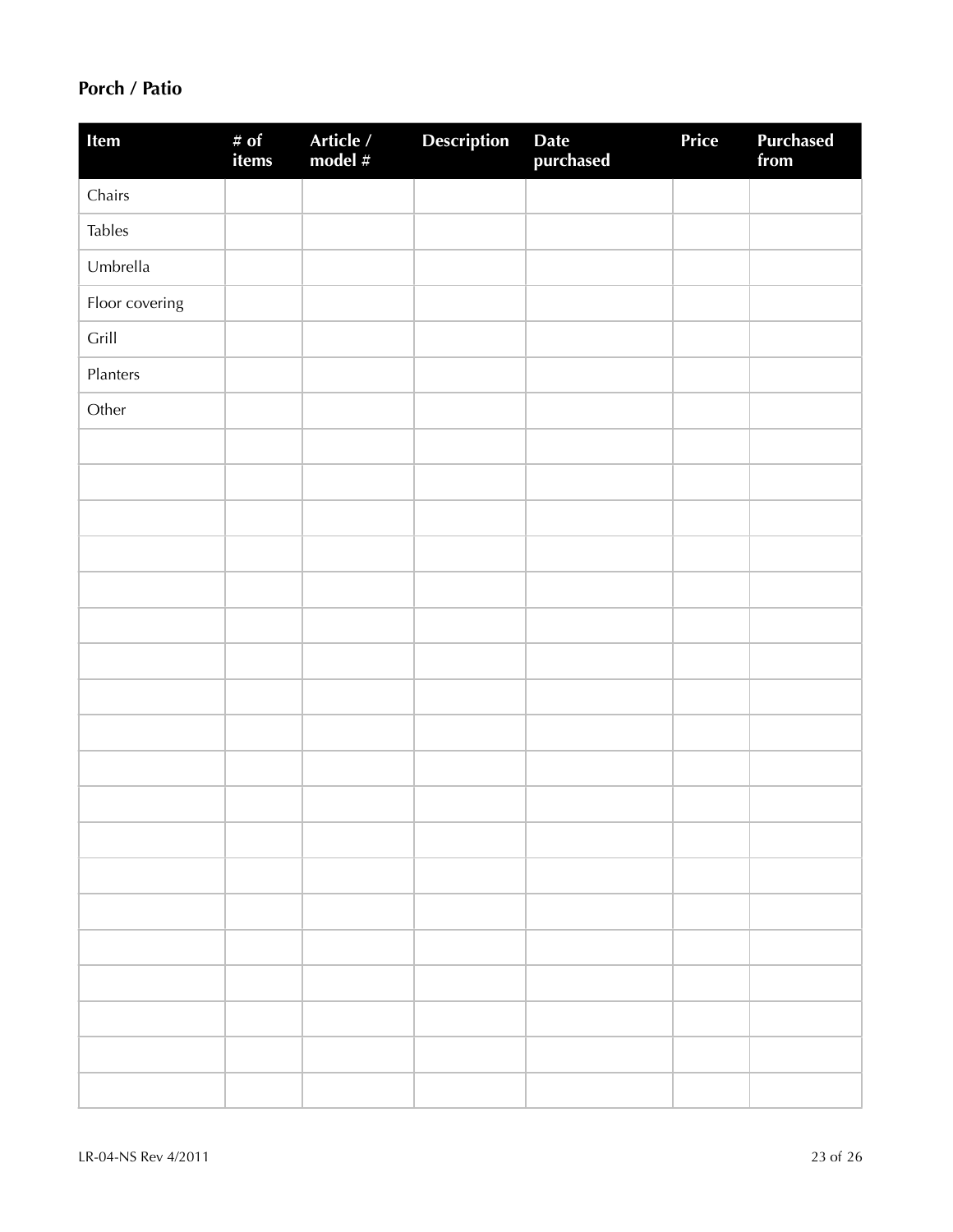### **Closets**

| Item           | # of<br>items | Article /<br>model # | <b>Description</b> | Date<br>purchased | Price | Purchased<br>from |
|----------------|---------------|----------------------|--------------------|-------------------|-------|-------------------|
| Chairs         |               |                      |                    |                   |       |                   |
| <b>Tables</b>  |               |                      |                    |                   |       |                   |
| Umbrella       |               |                      |                    |                   |       |                   |
| Floor covering |               |                      |                    |                   |       |                   |
| Grill          |               |                      |                    |                   |       |                   |
| Planters       |               |                      |                    |                   |       |                   |
| Other          |               |                      |                    |                   |       |                   |
|                |               |                      |                    |                   |       |                   |
|                |               |                      |                    |                   |       |                   |
|                |               |                      |                    |                   |       |                   |
|                |               |                      |                    |                   |       |                   |
|                |               |                      |                    |                   |       |                   |
|                |               |                      |                    |                   |       |                   |
|                |               |                      |                    |                   |       |                   |
|                |               |                      |                    |                   |       |                   |
|                |               |                      |                    |                   |       |                   |
|                |               |                      |                    |                   |       |                   |
|                |               |                      |                    |                   |       |                   |
|                |               |                      |                    |                   |       |                   |
|                |               |                      |                    |                   |       |                   |
|                |               |                      |                    |                   |       |                   |
|                |               |                      |                    |                   |       |                   |
|                |               |                      |                    |                   |       |                   |
|                |               |                      |                    |                   |       |                   |
|                |               |                      |                    |                   |       |                   |
|                |               |                      |                    |                   |       |                   |
|                |               |                      |                    |                   |       |                   |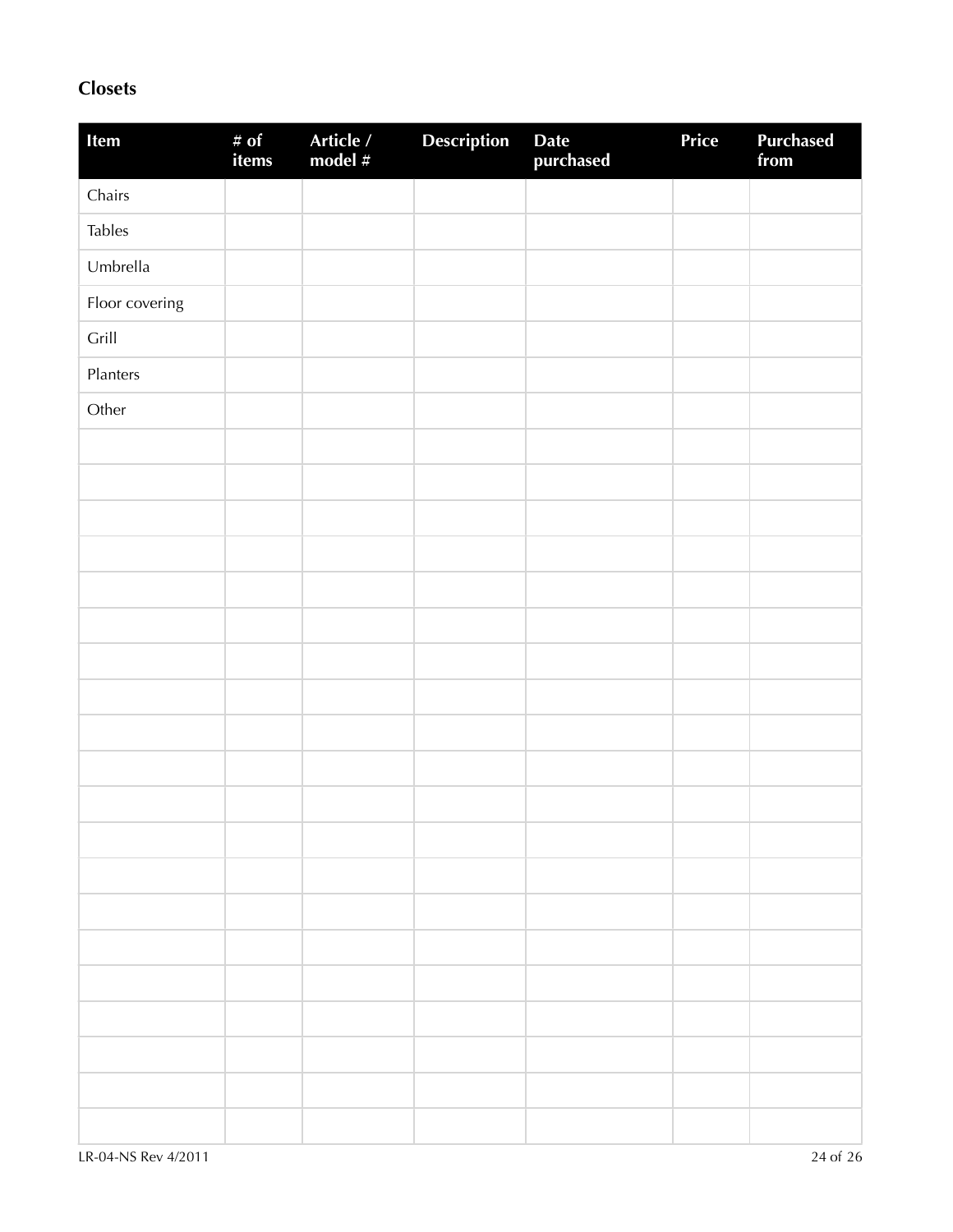### **Miscellaneous items**

| Item | # of<br>items | Article /<br>model # | Description | Date<br>purchased | Price | Purchased<br>from |
|------|---------------|----------------------|-------------|-------------------|-------|-------------------|
|      |               |                      |             |                   |       |                   |
|      |               |                      |             |                   |       |                   |
|      |               |                      |             |                   |       |                   |
|      |               |                      |             |                   |       |                   |
|      |               |                      |             |                   |       |                   |
|      |               |                      |             |                   |       |                   |
|      |               |                      |             |                   |       |                   |
|      |               |                      |             |                   |       |                   |
|      |               |                      |             |                   |       |                   |
|      |               |                      |             |                   |       |                   |
|      |               |                      |             |                   |       |                   |
|      |               |                      |             |                   |       |                   |
|      |               |                      |             |                   |       |                   |
|      |               |                      |             |                   |       |                   |
|      |               |                      |             |                   |       |                   |
|      |               |                      |             |                   |       |                   |
|      |               |                      |             |                   |       |                   |
|      |               |                      |             |                   |       |                   |
|      |               |                      |             |                   |       |                   |
|      |               |                      |             |                   |       |                   |
|      |               |                      |             |                   |       |                   |
|      |               |                      |             |                   |       |                   |
|      |               |                      |             |                   |       |                   |
|      |               |                      |             |                   |       |                   |
|      |               |                      |             |                   |       |                   |
|      |               |                      |             |                   |       |                   |
|      |               |                      |             |                   |       |                   |